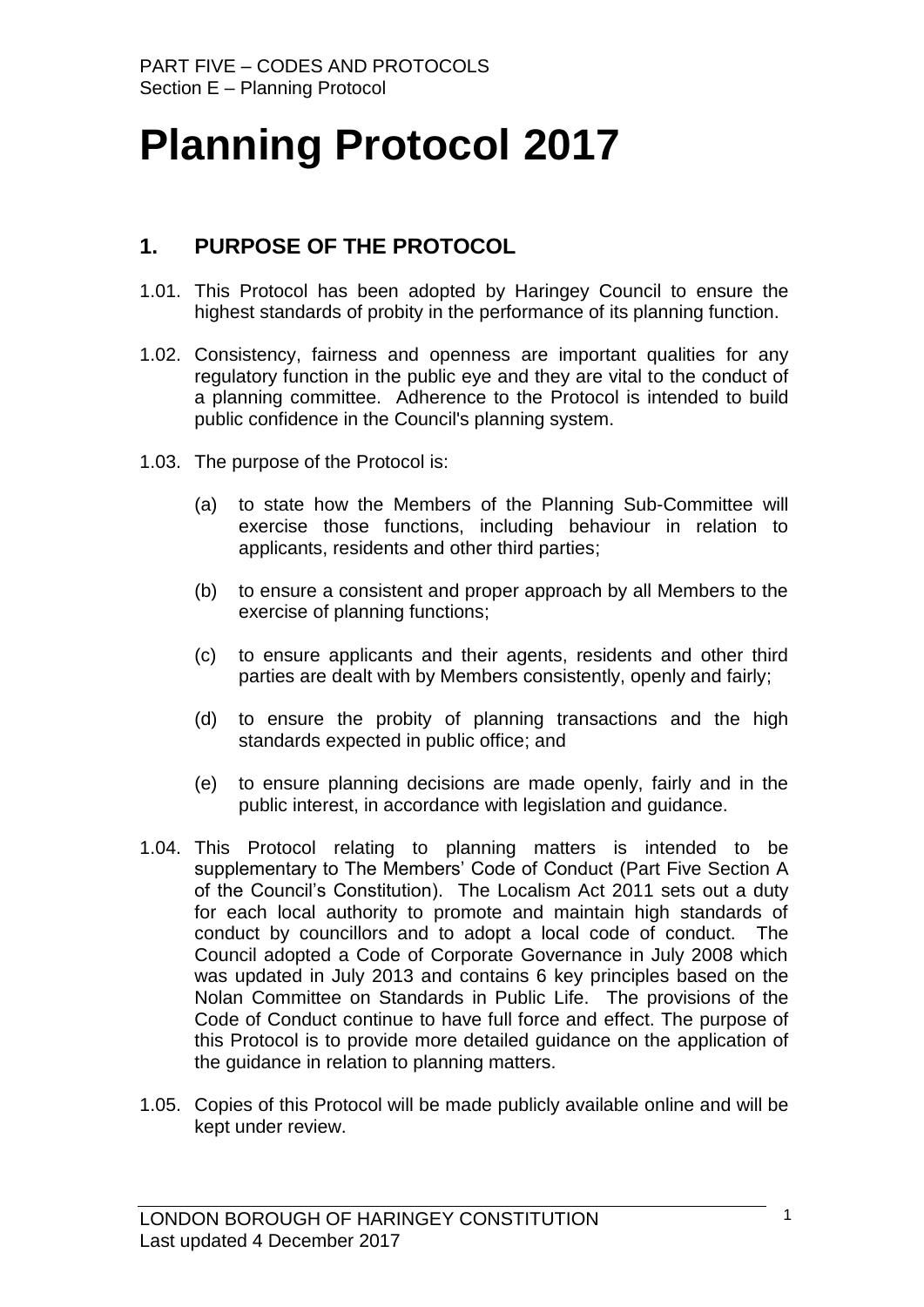## **2. BACKGROUND TO THE COUNCIL'S PLANNING FUNCTIONS**

#### **Determination of Applications**

- 2.01. The planning process is governed by legislation, both primary and secondary, and in particular the Town and Country Planning Act 1990 (as amended) ("the 1990 Act"), the Planning and Compulsory Purchase Act 2004 (as amended) ("the 2004 Act"), the Planning Act 2008 and the Localism Act 2011. The National Planning Policy Framework ("NPPF") together with Government guidance set out in the National Planning Practice Guidance provides a policy context for the preparation of statutory plans and the discharge of a Local Planning Authority's functions. In addition, the Courts have also provided a large body of "case law" in respect of planning matters.
- 2.02. Planning law requires the Local Planning Authority ("LPA") to determine all planning applications "in accordance with the development plan unless material planning considerations indicate otherwise" (Section 38(6) 2004 Act). The development plan in Haringey comprises the London Plan together with the Council"s local plan and when adopted further local plan documents (e.g. area action plans) and if applicable neighbourhood development plans (together "the Development Plan"). In cases of development involving works within a conservation area, or where the development is likely to affect the setting of a listed building, Section 66 of the Planning (Listed Buildings and Conservation Areas) Act 1990 contains a duty on the Council to the desirability of preserving the listed building or its setting and Section 72 of that Act requires LPAs to pay special attention to the desirability of preserving or enhancing the character or appearance of a conservation area. In accordance with paragraph 197 of the NPPF, in assessing and determining development proposals, LPAs should apply the presumption in favour of sustainable development.
- 2.03. The responsibilities of the LPA must be performed without undue influence or consideration of a personal interest. When determining planning applications Members must only take into account the Development Plan and any material planning considerations. The Members of the authority are elected to represent the interests of the whole community in planning matters. Views relating to material planning considerations expressed by neighbouring occupiers, local residents and any other third parties must be taken into account but local opposition or support for a proposal is not in itself a ground for refusing or granting planning permission.
- 2.04. The planning system does not exist to protect the private interests of one person against the activities of another. The basic question is not whether owners and occupiers of neighbouring properties would experience financial or other impacts as a result of a particular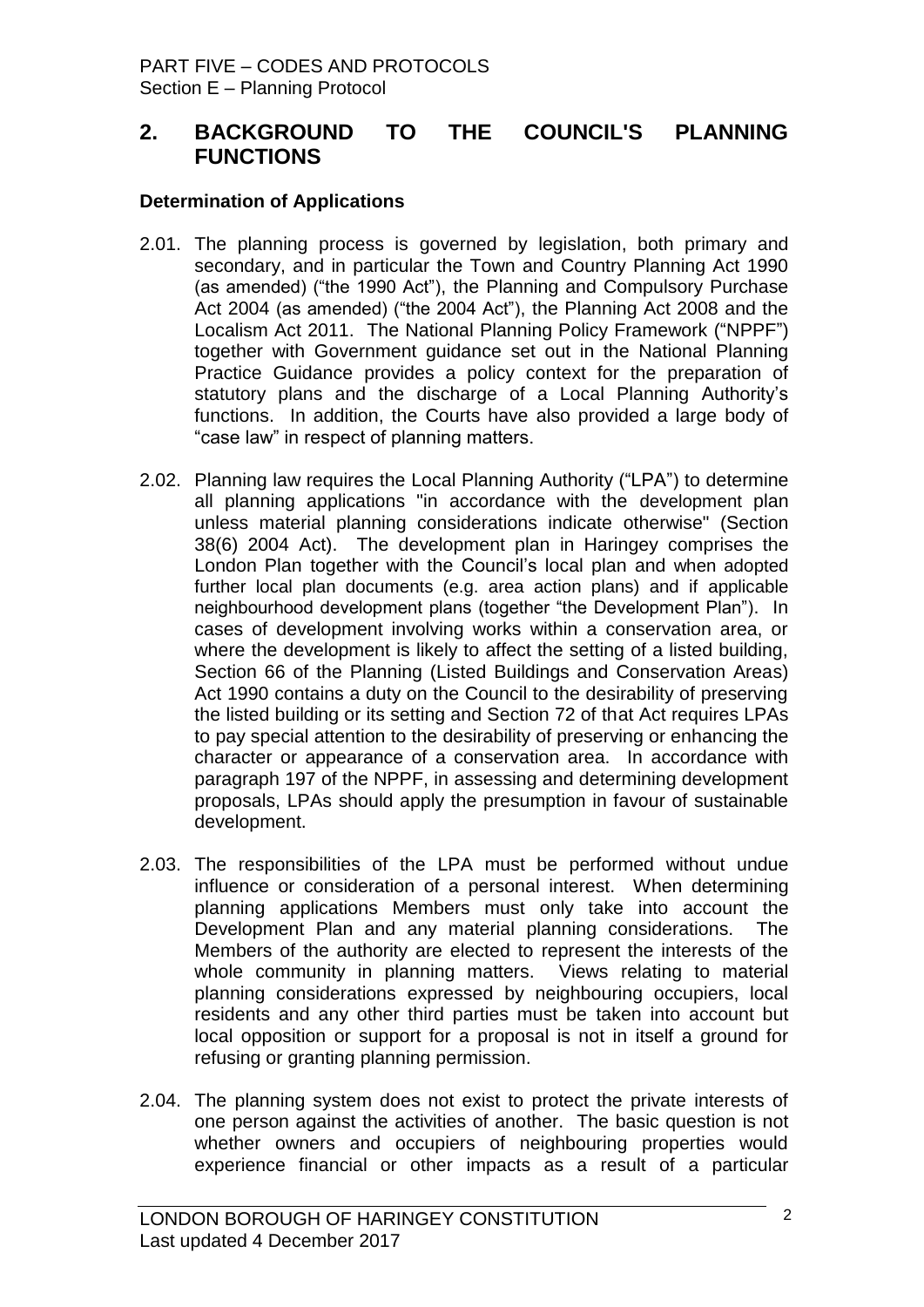development, but whether the proposal would unacceptably affect amenities and the existing use of land and buildings which ought to be protected in the public interest.

## **Enforcement**

- 2.05. The purpose of the planning enforcement provisions is to protect the integrity of the planning system and the development control process. Whether to take enforcement action in any particular case and what action to take in the circumstances are matters for the authority's discretion. The existence of a breach of planning control is not in itself grounds for the institution of enforcement action. Paragraph 207 of the NPPF provides that "Effective enforcement is important as a means of maintaining public confidence in the planning system. Enforcement action is discretionary, and LPAs should act proportionately in responding to suspected breaches of planning control. LPAs should consider publishing a local enforcement plan to manage enforcement proactively, in a way that is appropriate to their area. This should set out how they will monitor the implementation of planning permissions, investigate alleged cases of unauthorised development and take action where it is appropriate to do so".
- 2.06. Haringey Council has published a guide to planning enforcement (July 2012) which sets out the Council"s approach to the enforcement of breaches of planning control. This will be regularly reviewed and used to guide decisions in respect of planning enforcement by officers and, where required, Members.

## **Appeals to the Secretary of State**

2.07. An applicant who has not received a determination within the requisite period of time; has been refused planning permission or other approval; or who is unhappy with conditions attached to a permission granted, and those responsible for developments the subject of enforcement action, have a right of appeal to the Secretary of State for Communities and Local Government ("the Secretary of State"). If it is shown that the Council's conduct in dealing with the matter was unreasonable, the appellant's costs may be awarded against the Council. The most frequent example of unreasonable behaviour is a failure to substantiate an authority's decision on the relevant planning grounds in the particular case.

## **Other Powers of the Secretary of State**

2.08. The Secretary of State possesses a range of powers which could be exercised where a LPA appears to be making inconsistent decisions or decisions which are seriously in conflict with national and Development Plan policies. This could involve use of the power to "call in" applications, so the application would be determined by the Secretary of State following a public inquiry. A permission granted by the Council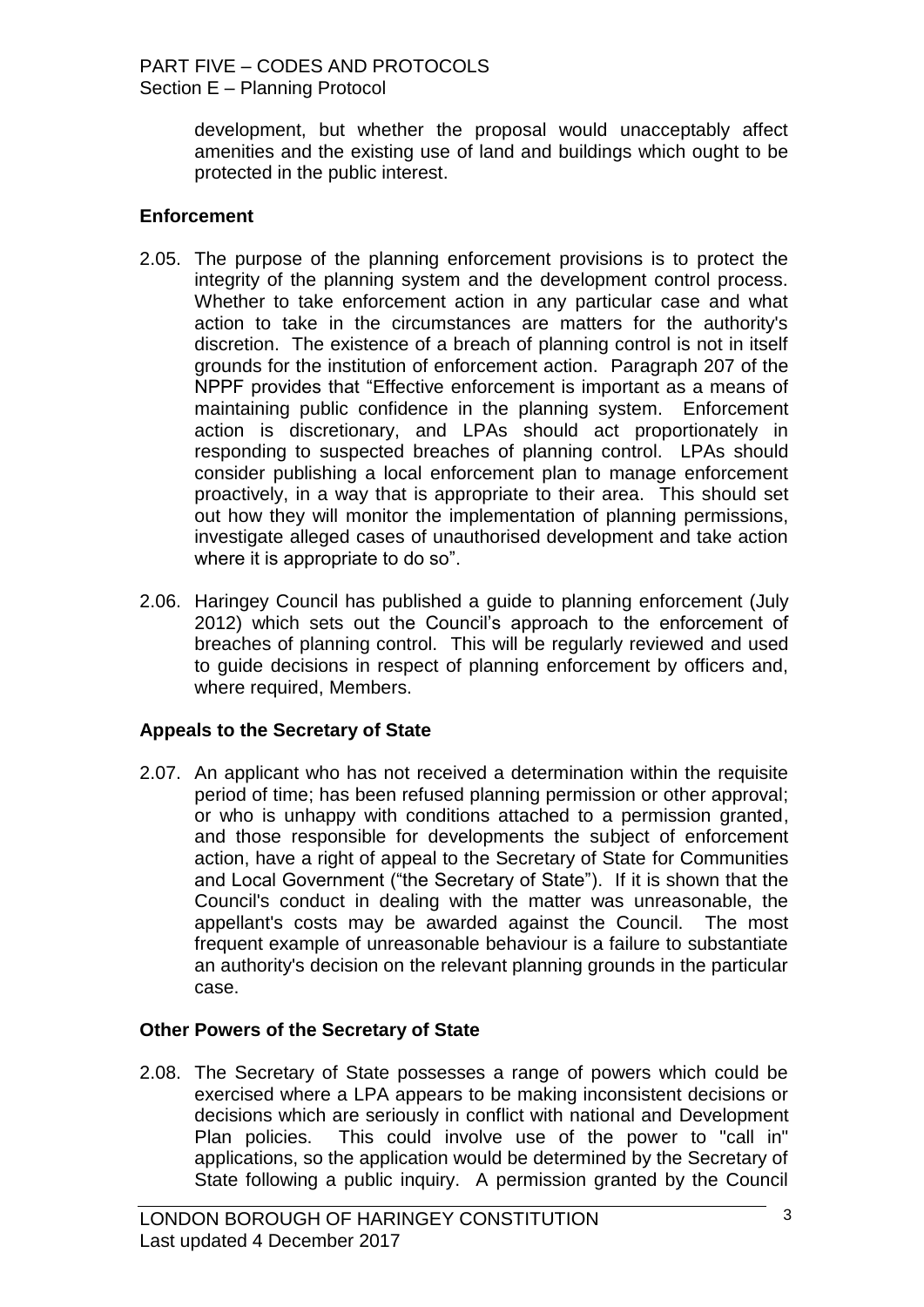can in special circumstances be revoked, modified or discontinued. Such decisions may be subject to compensation payable by the Council.

2.09. In addition, there is the power in Section 62A 1990 Act (inserted by Section 1 of the Growth and Infrastructure Act 2013) which allows certain applications to be made directly to the Secretary of State, where the LPA for the area has been designated for this purpose. Designation can occur in circumstances where the LPA"s performance in terms of its decision making falls short of pre-determined criteria for the timeliness or quality of decisions in respect of major applications. These criteria will be kept under review by the Secretary of State and any changes thereto will be laid before Parliament.

#### **Powers of the Mayor of London**

2.10. The Mayor of London possesses a range of planning powers with regards to developments taking place in London. For strategic developments<sup>1</sup>, the Mayor has the power to allow the LPA to determine the application itself, direct refusal of the planning application or to take over the application for determination. The London Plan sets out the Mayor"s policies and guidance for development taking place within London, in particular major developments or those with London wide significance. The Mayor can in certain circumstances prevent developments going ahead that are inconsistent with the London Plan.

## **Administration of Planning Functions in Haringey**

- 2.11. The performance of the Council's planning function is largely delegated to the Planning Sub-Committee, and to officers of the Council pursuant to arrangements made under Section 101 of the Local Government Act 1972. Approximately 9 out of 10 planning decisions in Haringey are made by officers, through authority delegated to them by the Council. This level of delegated decision making is consistent with other Councils across the Country and allows the majority of planning decisions to be determined promptly, allowing Members of the committee to focus on the most significant and controversial proposals.
- 2.12. Many decisions are made under delegated powers by the Assistant Director, Planning or Head of Development Management in accordance with a scheme of delegation. (See the Terms of Reference of the Planning Sub-Committee in the Constitution).

 $\overline{a}$ 

<sup>&</sup>lt;sup>1</sup> The Town and Country Planning (Mayor of London) Order 2008 sets out the range of applications on which the Mayor should be consulted. These include development of more than 150 dwellings, development of more than 15,000 square metres and buildings over 30 metres high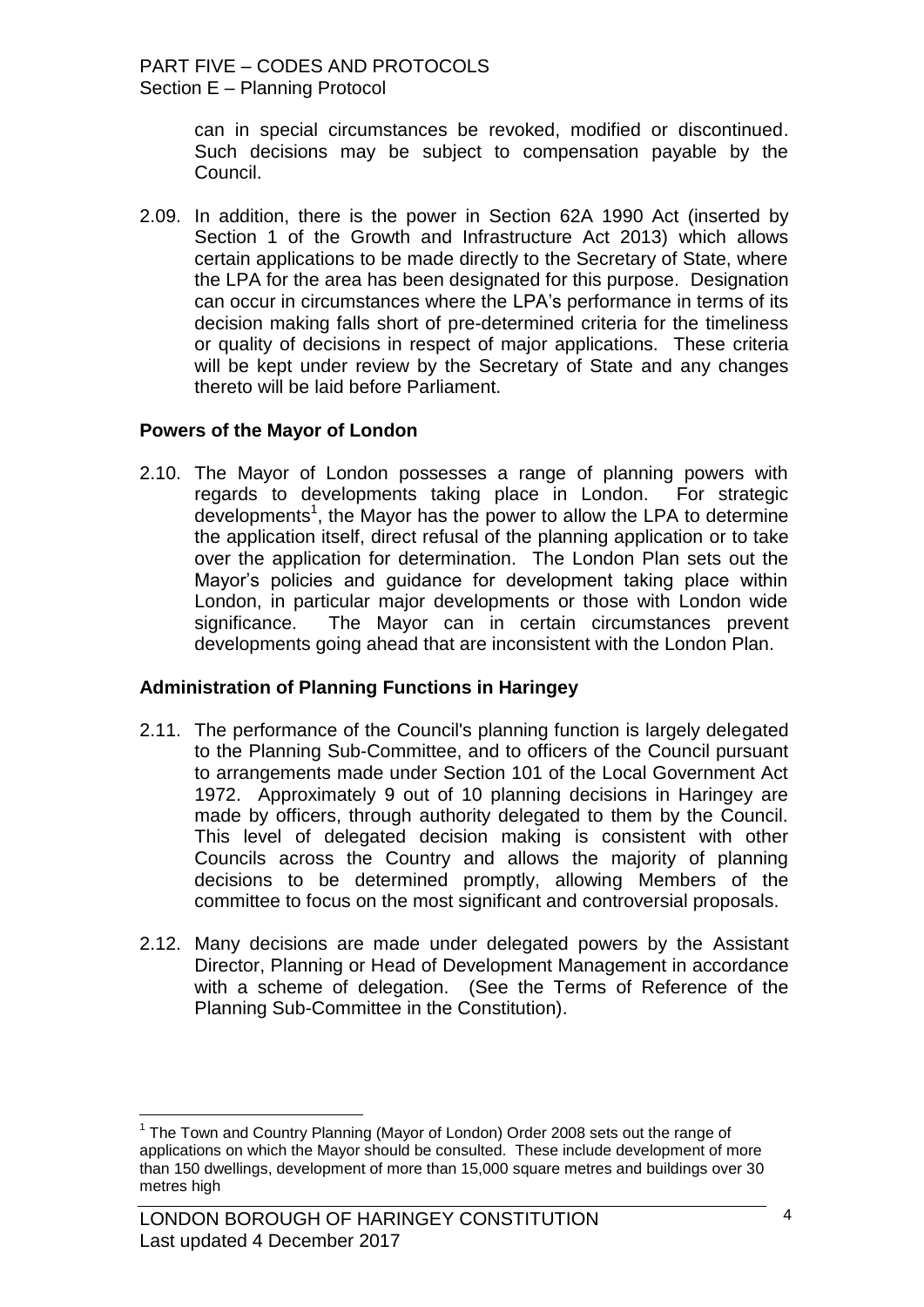### **Planning Applications by Councillors or Officers of the Council**

- 2.13. When a planning application is submitted by a serving councillor; or more senior officers (tier 3 or above); or officers within the planning directorate; or by a close relative or a close friend of either an officer or Councillor; or by a councillor acting as agent for the applicant, the councillor or officer concerned will:
	- take no part in the processing and determination of the application; and
	- advise the Monitoring Officer and the Assistant Director, Planning/Head of Development Management of the application.
- 2.14. All such applications will be reported to the Planning Sub-Committee and determined by the Sub-Committee and not by an officer under delegated powers.
- 2.15. The report of the Assistant Director, Planning/Head of Development Management will include confirmation from the Monitoring Officer that these requirements have been met.

#### **Planning Applications by the Council**

2.16. Subject to the provisions of the Town and Country Planning General Regulations 1992 planning applications made by or on behalf of the Council will be treated in the same way as those made by or on behalf of private applicants.

#### **Delegation to Officers**

- 2.17. All Planning applications can be decided under delegated powers save for those reserved in the Constitution for determination by Planning Sub-committee.
- 2.18. Where officers are determining applications under their delegated powers, an officer report will be completed which must record the material planning considerations that have been taken into account in the decision making process.
- 2.19. The Planning Sub-Committee will receive, for its information, a regular report identifying the planning applications which have been determined by officers under the scheme of delegation, and the decisions thereon.

#### **Referring applications to the Planning Sub-Committee**

2.20. All members of the Council receive copies of the weekly list detailing the applications that have been received.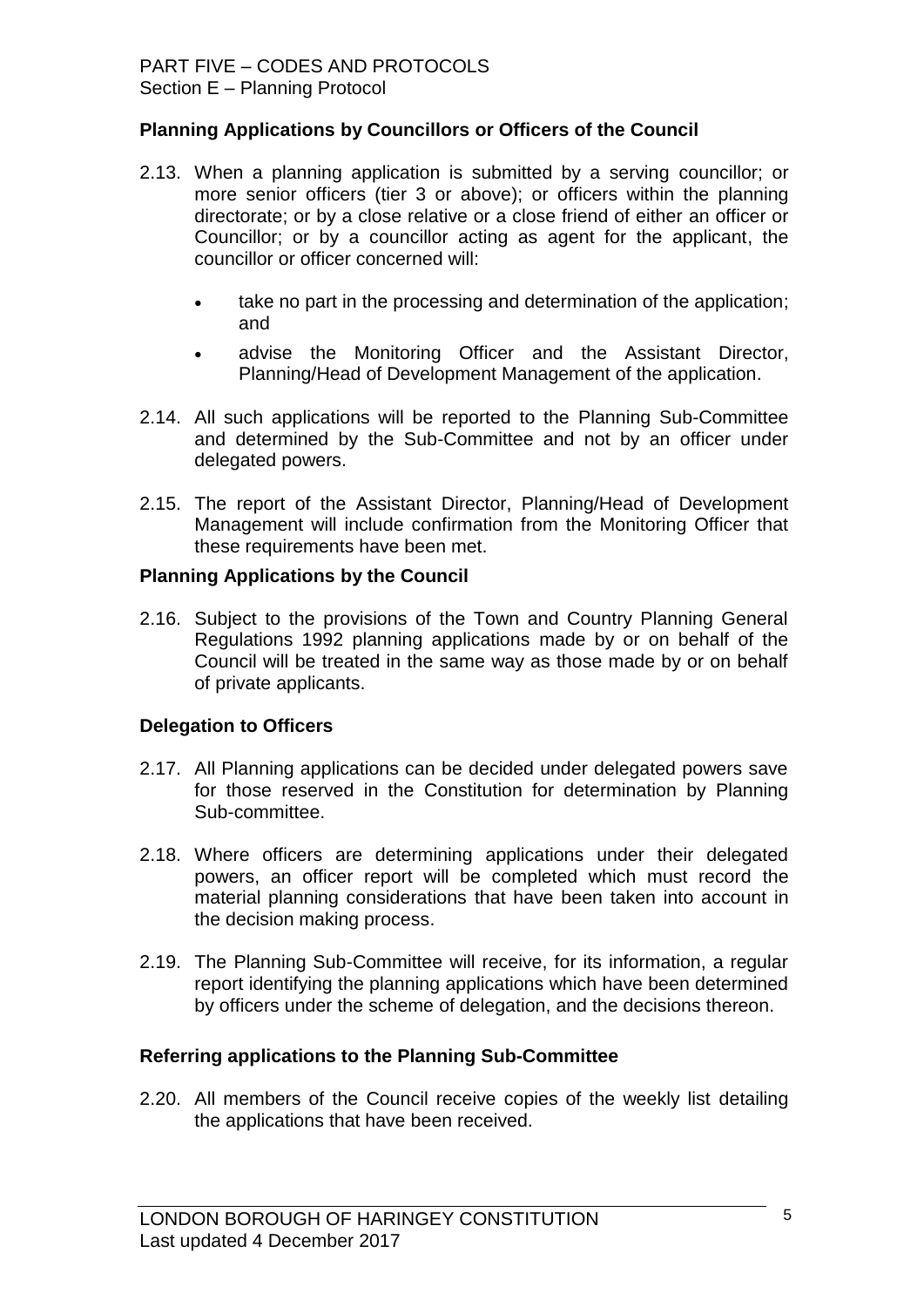#### PART FIVE – CODES AND PROTOCOLS Section E – Planning Protocol

- 2.21. If a Member wishes an application to go before the Planning Sub-Committee rather than be determined through officer delegation, he/she should make this request as soon as possible (and within the 21 day neighbour notification period) and ensure that any such request states the planning grounds on which it is based. The Assistant Director, Planning/Head of Development Management in consultation with the Chair of the Sub-Committee will consider such requests and whether the application should be referred to the Sub-Committee. The criteria to be used for determining such requests will include:
	- whether the proposal is a significant development which has caused substantial local interest;
	- where the officer recommendation is for approval contrary to policy in the Development Plan or other adopted guidance; and
	- whether the application is recommended for approval. Applications that are to be refused will not normally be determined at planning committee.
- 2.22. The Assistant Director, Planning is responsible and accountable to the Council for the Planning and Development Service which deals with the administration of all planning matters. The Head of Development Management is responsible and accountable to the Assistant Director, Planning for the immediate management of the Council's development management function.

# **3. APPLICATION OF THE PROTOCOL**

- 3.01. The Protocol applies to the conduct of Members in relation to all applications for permission/approval under planning legislation. The Protocol also applies to decisions to take or not to take planning enforcement action. The principles (below) would also apply where consideration was to be given to the inclusion or otherwise of specific proposals within the statutory local plan even when the Sub-Committee was being consulted informally rather than making the final decision.
- 3.02. The Protocol also applies to any other item before the Sub-Committee. This can include the lists of major applications and delegated decisions. For these, as with all items, Members should ensure that all comments they make are appropriate for the Sub-Committee forum, and relate to a Council wide issue or concern that is not better dealt with by raising directly with officers outside of Sub-Committee.
- 3.03. In the following sections references to determination of planning applications should be taken as referring also to all these other matters.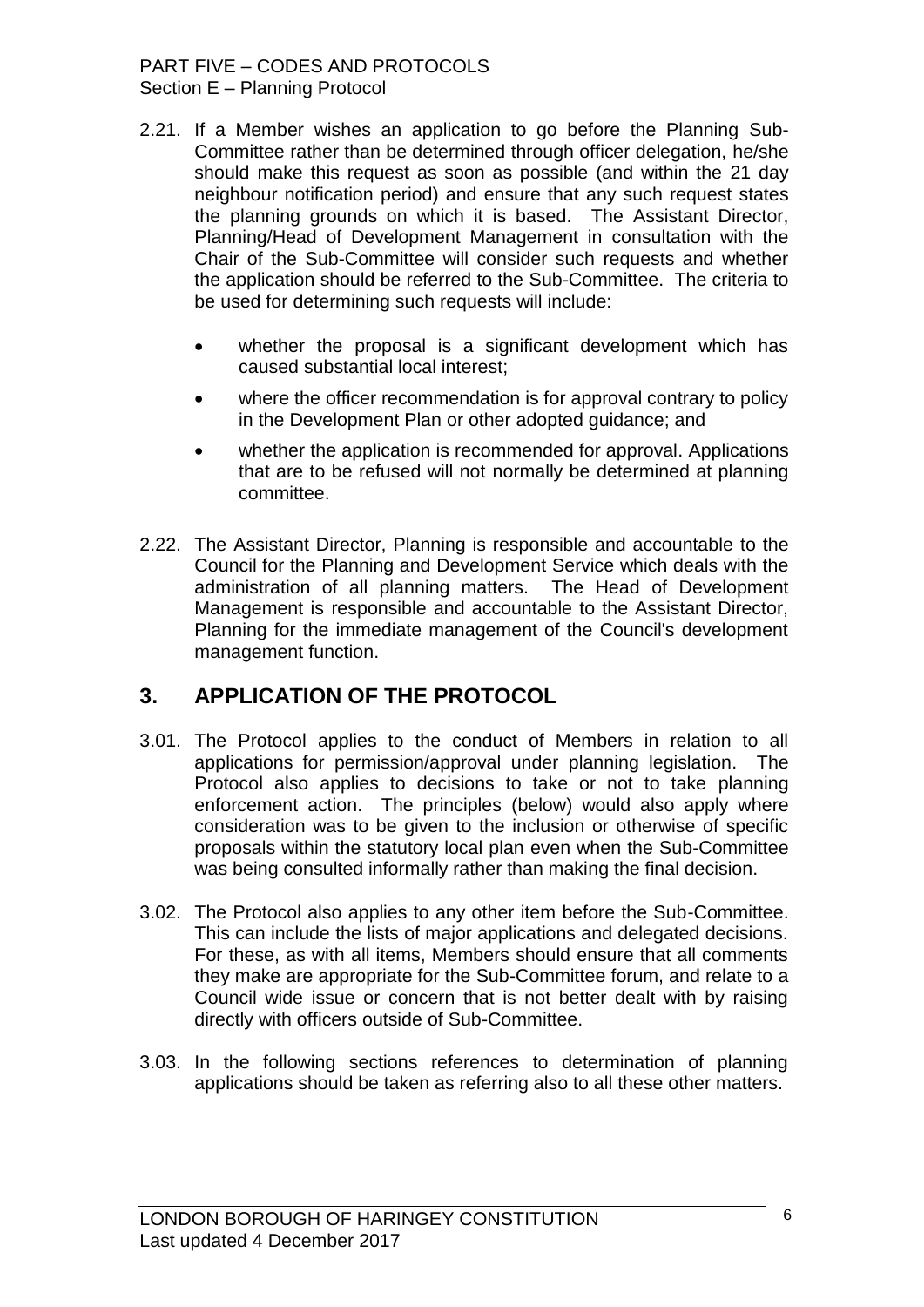## **4. THE MEMBERS' CODE OF CONDUCT**

4.01. The Members" Code of Conduct ("the Code of Conduct") applies to Members of the Planning Sub-Committee as to all Members of the Council. The parts of the Code of Conduct on personal and prejudicial interests, the register of those interests and receipt of gifts and hospitality are particularly relevant. Members of the Sub-Committee should also have regard to the general principles of conduct when exercising their planning functions.

## **5. CONDUCT OF MEMBERS OF PLANNING SUB-COMMITTEE**

## **Training**

- 5.01. The Council will ensure that all Members of the Planning Sub-Committee have undertaken appropriate training on planning legislation and relevant matters prior to their participation in the work of the Sub-Committee. The Council will make available regular updates/training for Planning Members, and will encourage all other Members of the Council to take part in planning training.
- 5.02. For Planning Sub-Committee Members and substitute Members of the Planning Sub-Committee there is a requirement to undertake training prior to sitting on the Committee. Ongoing training is required and each Member should undertake at least 5 hours of training per annum.

## **General Principles**

- 5.03. This section of the protocol applies solely to Members of the Council's Planning Sub-Committee when determining planning applications or considering the inclusion of local plan proposals or resolving to take planning enforcement action. It is intended to ensure that the integrity of the decision making process is not impaired, either in reality or in perception, through a lack of openness in decision-making, or through the lobbying of those Members who will make decisions.
- 5.04. This part of the protocol is also designed to ensure that, wherever possible, representations made to Members form part of the public information leading to any decision.
- 5.05. The conduct of Members of the Council who are not Members of the Planning Sub-Committee is governed by the next section of the protocol, where greater flexibility is permitted, and where those Members are given greater freedom to discharge their role as representatives of the local community within a clear framework.
- 5.06. The Council (which unless otherwise stated means acting as LPA) has a responsibility to make decisions with knowledge of the relevant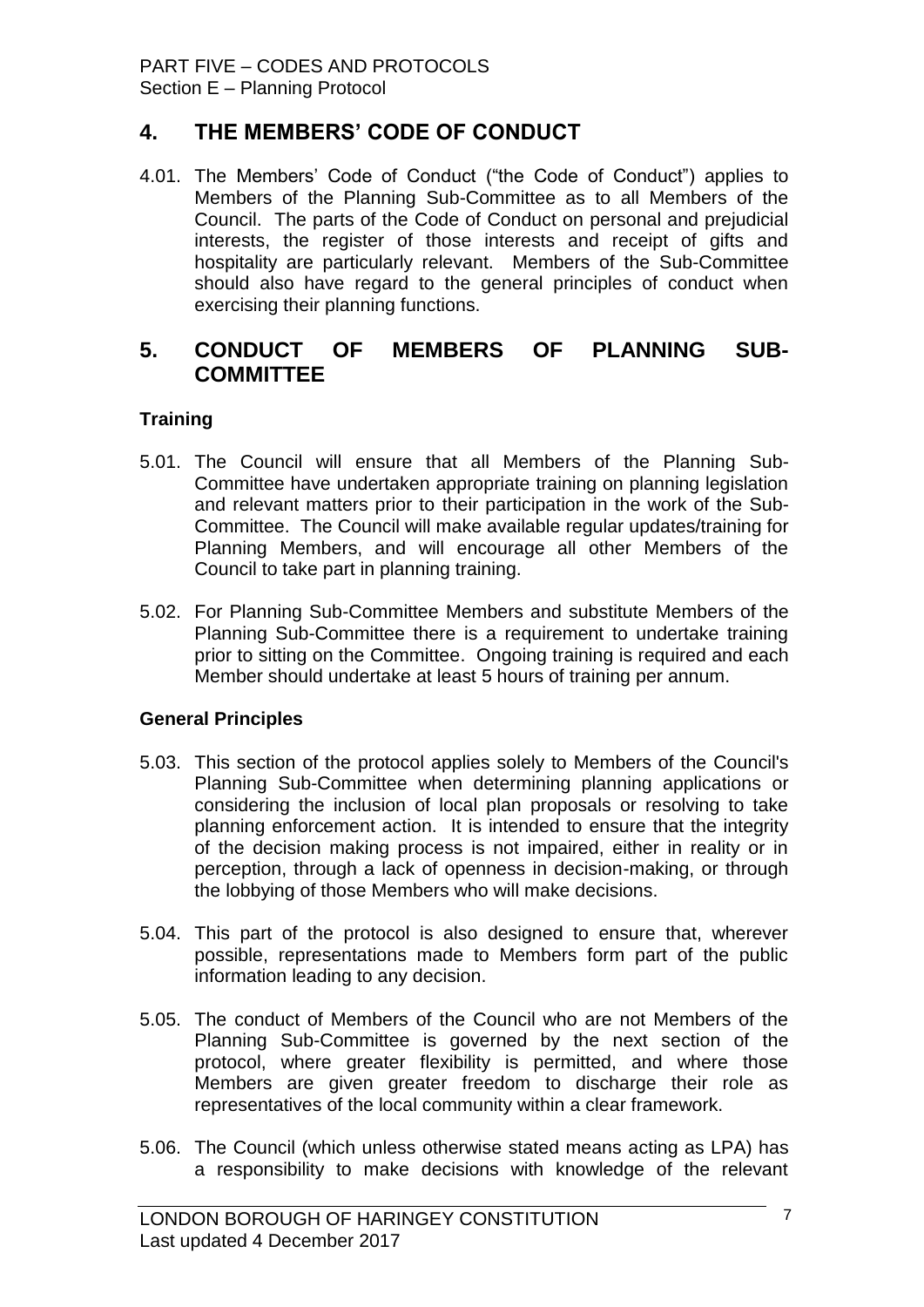Development Plan policies, taking into account all other material considerations and any representations, applying the appropriate weight to each. In addition, it is important that elected Members receive open and impartial professional advice from their Planning Officers. Members should make planning decisions by reference to a written officers' report.

- 5.07. This can only be done at the Sub-Committee. Conclusions reached in advance of the Sub-Committee risk being on partial facts, without the relevant advice, and without the ability to view all the material considerations before applying appropriate weight. They are therefore open to misunderstanding, and possibly, to legal challenge on the grounds that the right things have not been taken into account, or immaterial things have been taken into account, or that the Members concerned have been subject to "bias" or "pre-determination".
- 5.08. For these reasons Members should not reach or express any firm conclusion on an application prior to the relevant Sub-Committee meeting. If, for any reason a Member decides, in advance of the Sub-Committee meeting, to express a firm and final view on the development, he or she shall not take part in the deliberations of the Sub-Committee but may exercise the rights below.
- 5.09. Where any Member makes representations to the "Planning Service", in writing or orally, in relation to any application, those representations will be recorded for inclusion in the officers' report. Where these representations constitute a firm and final view on the development, the Member will not take part in the deliberations of the Sub-Committee but may exercise the rights below.

#### **Open and fair decisions**

5.10 At the London Borough of Haringey decisions on controversial planning applications are taken in public by the Planning Sub-Committee.

For a decision to be open and fair:

- Those taking the decision should not be biased or have predetermined how they will decide;
- Those taking the decision should not have a disclosable pecuniary interest or prejudicial interest (see below for further information about these) in the outcome;
- The decision should be consistent with others taken previously unless there are good reasons to decide otherwise; and
- The reasons for the decisions should be clearly set out.

#### **Bias or predetermination**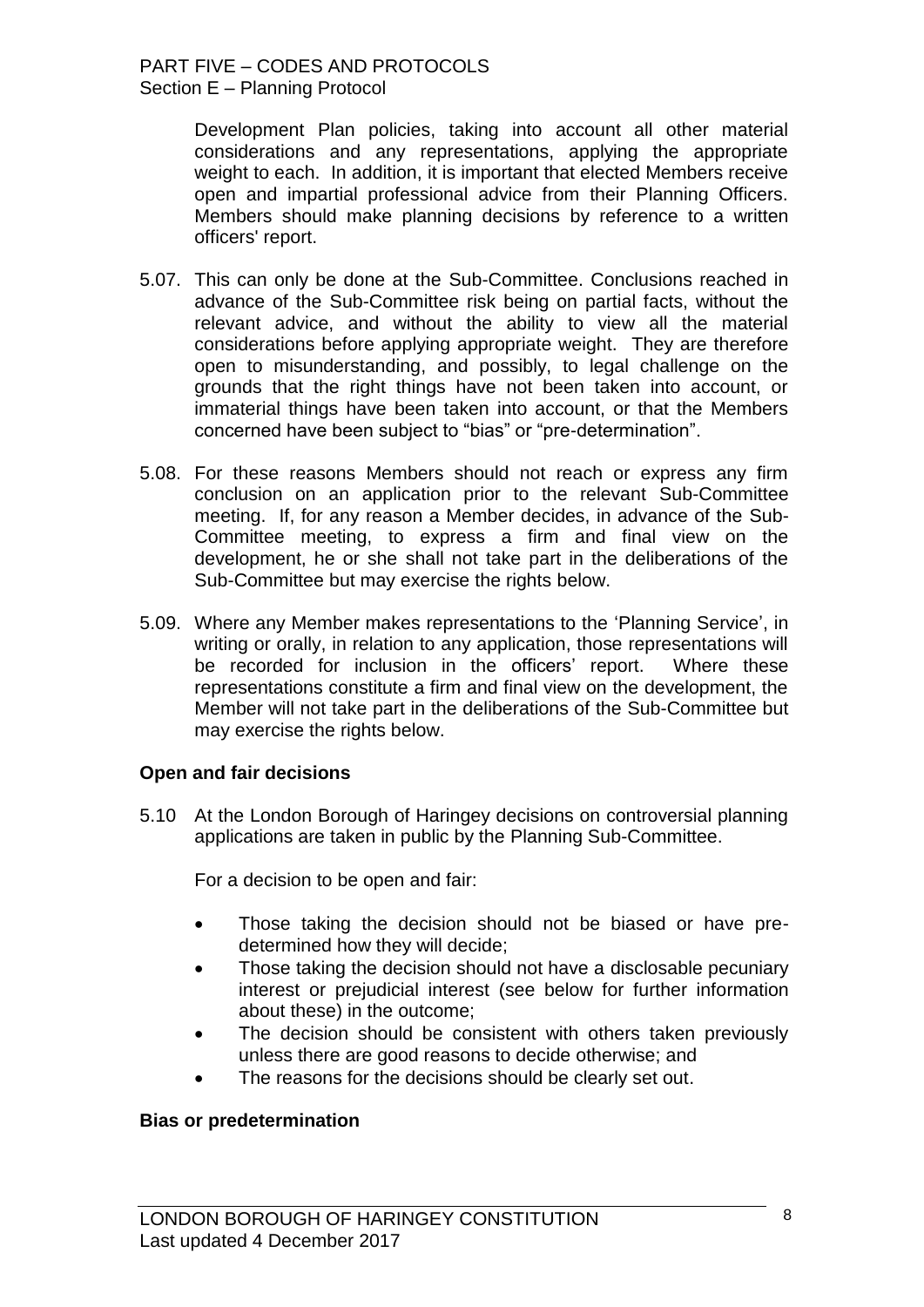#### PART FIVE – CODES AND PROTOCOLS Section E – Planning Protocol

- 5.11 It is entirely permissible for Planning Sub-Committee Members, who are democratically accountable decision makers, to be predisposed towards a particular outcome. Nonetheless they must address the planning issues before them fairly and on their merits. That means they can have a view on the application or matter but must not make up their minds on how to vote before formally considering the application and any representations. Planning Sub-Committee Members must have an open mind to the merits of a proposal before it is formally considered at the Sub-Committee meeting and they must be prepared to be persuaded by a different view in the light of any detailed arguments or representations concerning the particular matter under consideration.
- 5.12. If the Sub-Committee"s decision on a planning application is challenged in the High Court by way of judicial review on the grounds that some of the Sub-Committee Members were biased, or had predetermined the application, the court will assess the case on the basis of what a fairminded observer, knowing the relevant facts would think.
- 5.13. Section 25 of the Localism Act 2011 provides that a decision maker is not to be taken to have had, or appeared to have had, a closed mind when making the decision just because:
	- the decision maker had previously done anything that directly or indirectly indicated what view the decision maker took, or would or might take, in relation to a matter; and
	- the matter was relevant to the decision.
- 5.14. This provision does not change the law on bias and pre-determination which means that Sub-Committee Members must still take planning decisions with an open mind and having taken into account all relevant material planning considerations. What s.25 does provide is that statements made by Members cannot be used in court as evidence that the Member in question had or appeared to have a closed mind. Other evidence or any evidence that a Member has taken into account irrelevant considerations, however, is not so restricted by s.25.
- 5.15. Notwithstanding the s.25 provisions, the safest course is for Sub-Committee Members to avoid making public statements (including expressing views in emails) as to their support for or opposition to any application which would indicate they had made up their minds before the formal consideration of the application at the meeting. If a Sub-Committee Member has made such a statement they must be satisfied that they can still consider the application with an open mind and are prepared to take into account any new matters or any new arguments in favour of or against the proposed development until the decision is made otherwise they should not take part in any decision on the application in question. In which case it is to be treated the same as any other prejudicial interest, as will cases of perceived bias, and the Member shall declare this interest and leave the room for the item in question as set out below.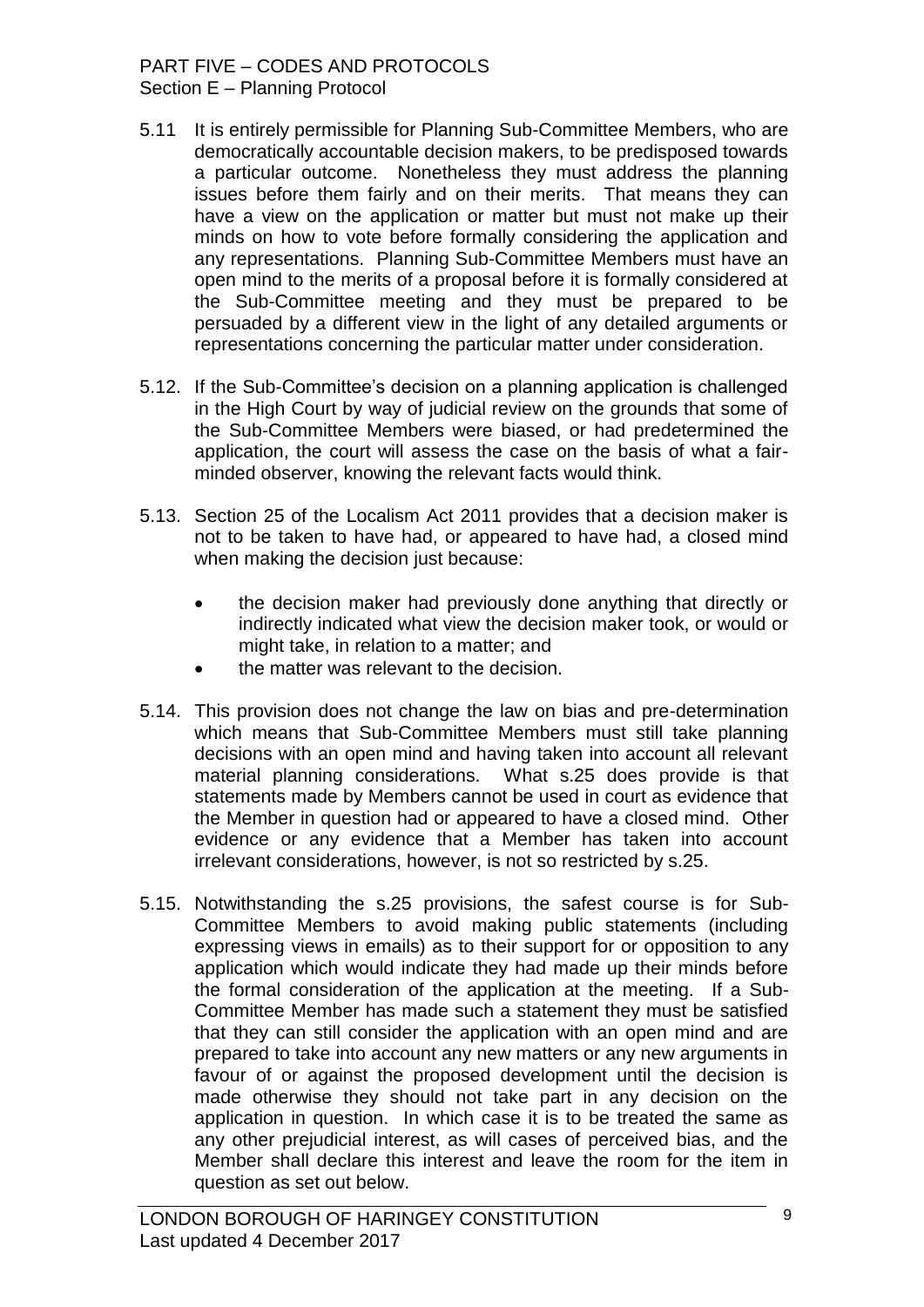## **Declaring an interest**

5.16. It is important that Sub-Committee Members should not be influenced or perceived to be influenced by any interests that they, their family or close associates may have in a particular application. To this end at the start of every Sub-Committee meeting Sub-Committee Members will be asked to declare any interests they may have in relation to the matters before them. As outlined in the Code of Conduct, "disclosable pecuniary interests" are prescribed by law and are entered in the register of interests maintained by the Council"s Monitoring Officer. The Code of Conduct also provides for the disclosure of other interests at meetings in certain circumstances. It is not sufficient for a Member to only state they have "an interest". When declaring an interest, the Member must describe what the interest in question actually entails.

#### **Disclosable pecuniary interests**

- 5.17. "Disclosable pecuniary interests" are prescribed by the Relevant Authorities (Disclosable Pecuniary Interests) Regulations 2012 and are set out in Appendix A to the Code of Conduct. The categories of disclosable pecuniary interests include employment or office, interests in land in the Borough and contracts with the Council.
- 5.18. An interest is a "disclosable pecuniary interest" if it is of a type described above and it is an interest of the Member or of their spouse or civil partner, a person with whom they are living as husband and wife or a person with whom they are living as if they were civil partners and the Member is aware of the interest. Members should note the criminal sanctions for failure to comply with these requirements (as outlined in Appendix B of the Code of Conduct).

## **Other interests**

- 5.19. A Sub-Committee Member may have other interests such as "Personal" or "Prejudicial" interests which, whilst not falling within the legal definition of disclosable pecuniary interests should, it is strongly advised, be declared in the public interest. For example, such an interest may arise where the Sub-Committee Member resides near a development which is the subject of the planning application under consideration. While it is for the Sub-Committee Member to judge, a useful rule of thumb is "will my enjoyment of my property be affected either positively or negatively by this application?". If the answer is in the affirmative, it would be advisable for the Sub-Committee Member to declare such an interest.
- 5.20. A prejudicial interest would also arise, for example, if the affected property were to be owned by a company of which the Sub-Committee Member is a director.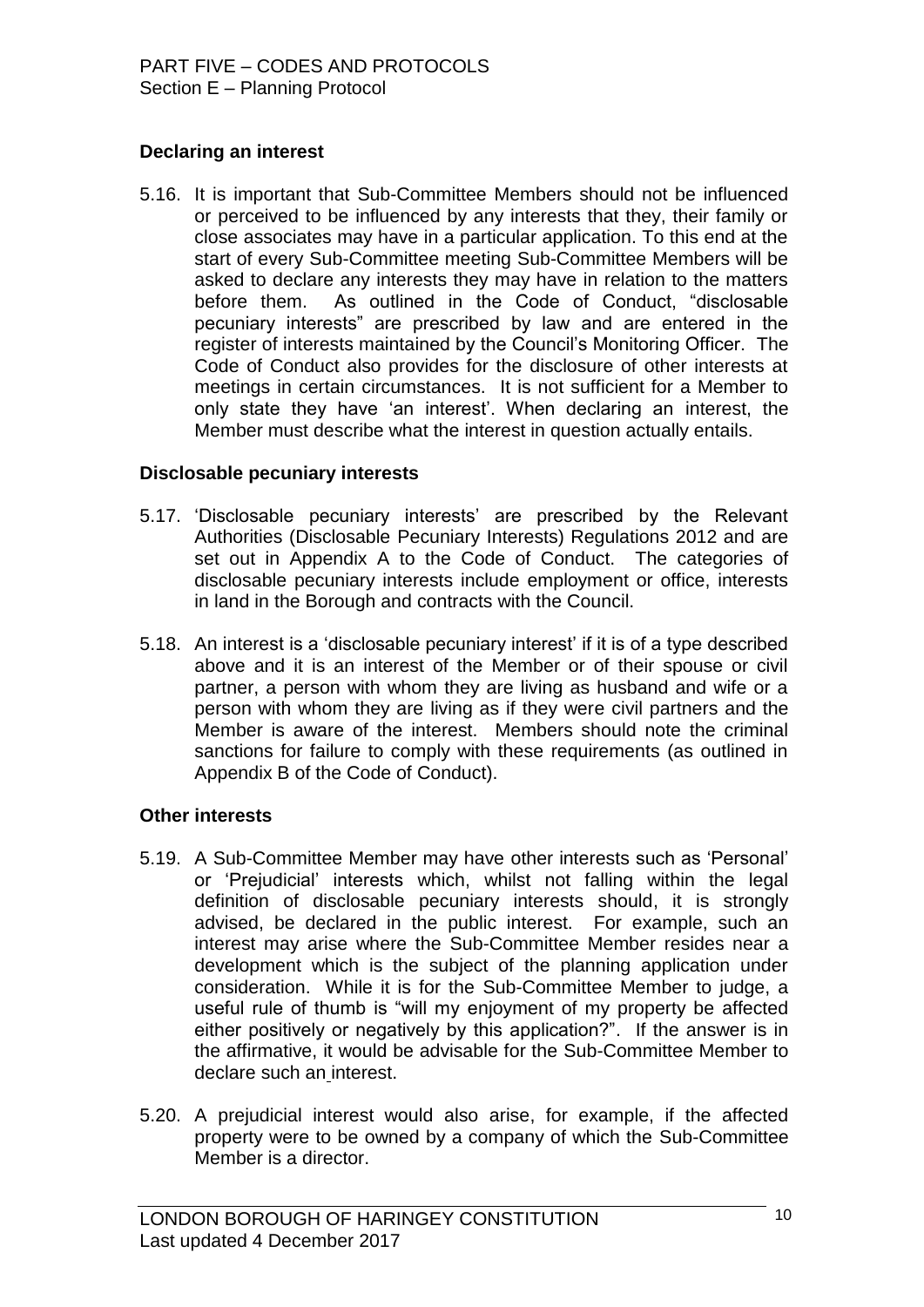#### PART FIVE – CODES AND PROTOCOLS Section E – Planning Protocol

- 5.21. Advice is given below regarding what Sub-Committee Members and non-Sub-Committee Members should do if they have a disclosable pecuniary interest or other interest in an application due to be considered at a Sub-Committee meeting.
- 5.22. It is important to note that the rules relating to declarations of interest apply equally to non-Sub-Committee Members who may from time to time wish to attend a Sub-Committee meeting and speak on a particular matter. Each Member who attends a meeting must make an assessment of whether they have an interest in the matters under discussion, whether they intend to participate in proceedings or not.

#### **Consistency**

5.23. Decisions will not be seen as fair if they are different from those taken on previous similar cases without good reason. The Sub-Committee report will set out the relevant considerations and will draw attention to decisions on any other similar cases where appropriate.

#### **Reasons**

- 5.24. Fair and open decision making requires the reasons for the decision to be clear. This is particularly important when the Sub-Committee's decision differs from that recommended in the report.
- 5.25. Members will want to actively and positively engage with planning decisions. All Members can:
	- advise objectors/applicants/others on planning processes and how to get involved;
	- give advice about adopted planning policies and local priorities
	- direct lobbyists, applicants or objectors to the relevant planning officer so that their opinions can be included in the officer"s report;
	- lead on local discussions in the preparation of the development plan documents, area action plans and supplementary planning documents;
	- provide input into the preparation of planning briefs and guidance;
	- receive and pass on information, for example weekly lists and briefings from officers on key proposals;
	- attend Development Management Forum meetings, ask questions there; and
	- raise issues important to local people and to the developers.
- 5.26. To ensure that Members and the Council are not open to challenge Members should:
	- preface relevant discussions with a disclaimer; the nature of this will depend on their role within the authority in the context of planning;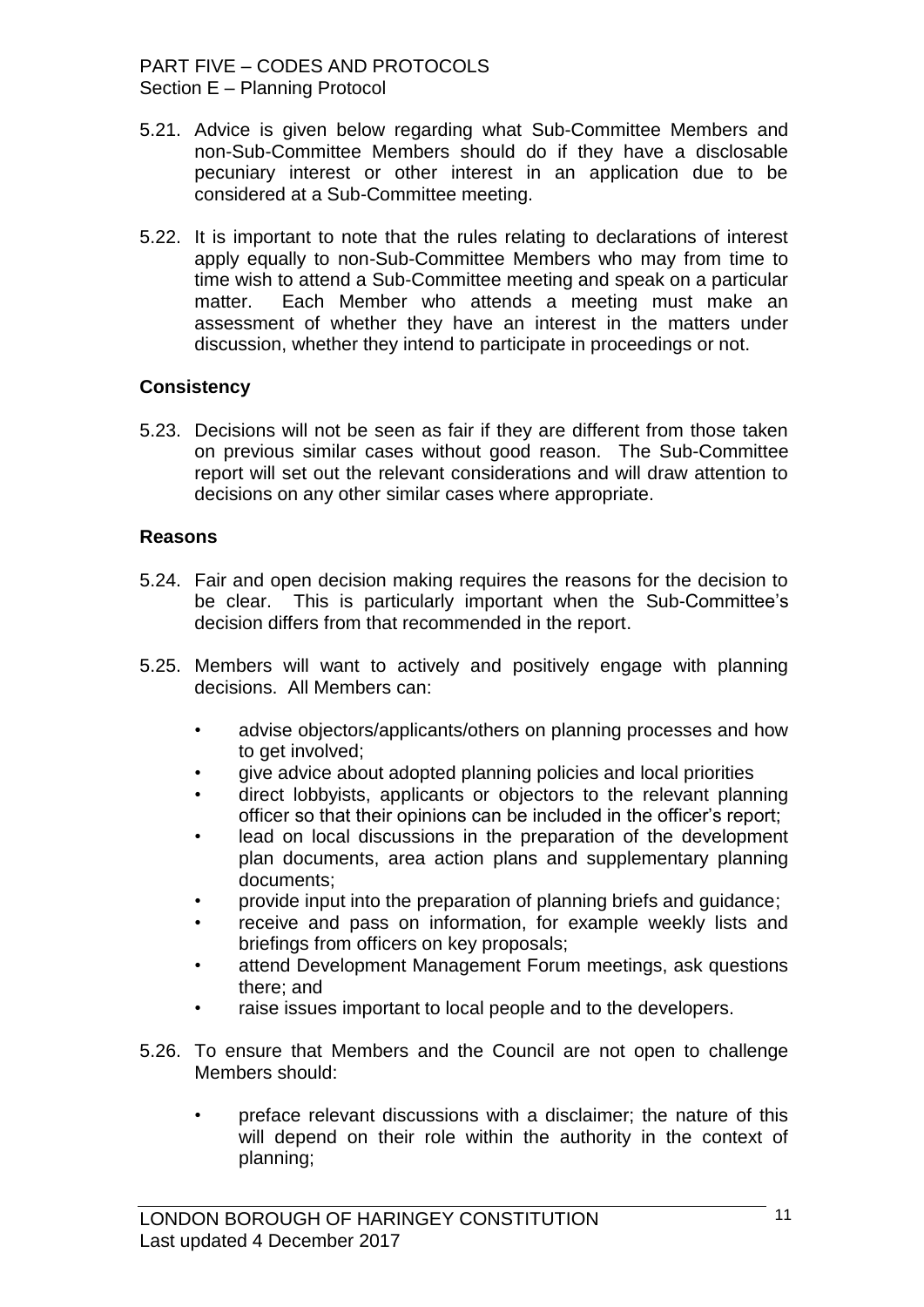### PART FIVE – CODES AND PROTOCOLS

Section E – Planning Protocol

- clearly indicate that any discussions with them are not binding on the Council;
- be clear about the distinction between giving advice and engaging in negotiation so only engaging in the former;
- involve officers where this will help to safeguard transparency and the appearance of bias;
- be aware of relevant policies included in the Council's adopted plans but give consideration to other matters relevant to planning; and
- seek the advice of the Monitoring Officer when they are unsure of what they are able to do and in relation to any potential "interest".
- 5.27. Members should not:
	- expect to lobby and actively support or resist an application/decision and subsequently vote at committee or Cabinet; or
	- seek to put undue pressure on officers or Members of a deciding committee to support a particular course of action in relation to a planning application or other planning decision.

This does not mean that a Councillor may not question robustly or argue forcefully for a particular course of action.

## **Pre-Committee procedures**

Developer"s briefings to Planning Sub-Committee

- 5.28. Enabling a Developer to brief and seek the views of elected Members about planning proposals at an early stage (usually pre-application or where this is not possible, very early in the formal application period) is important in ensuring that new development is responsive to and reflects local interests/concerns where possible. Early member engagement in the planning process is encouraged and supported by the NPPF. Haringey proposes to achieve this objective through formal briefings of the Planning Sub-Committee in accordance with procedures set out in this Protocol. No decision will be taken at such meetings and the final applications will be the subject of a report to a future meeting of the Sub-Committee. These meetings are held in public and are webcast although there are no public speaking rights.
- 5.29. The purpose of briefings are:
	- To enable Members to provide feedback that supports the development of high quality development through the preapplication process, and avoid potential delays at later stages;
	- To ensure Members are aware of significant applications prior to them being formally considered by the Planning Sub-Committee;
	- To make subsequent Planning Sub-Committee consideration more informed and effective;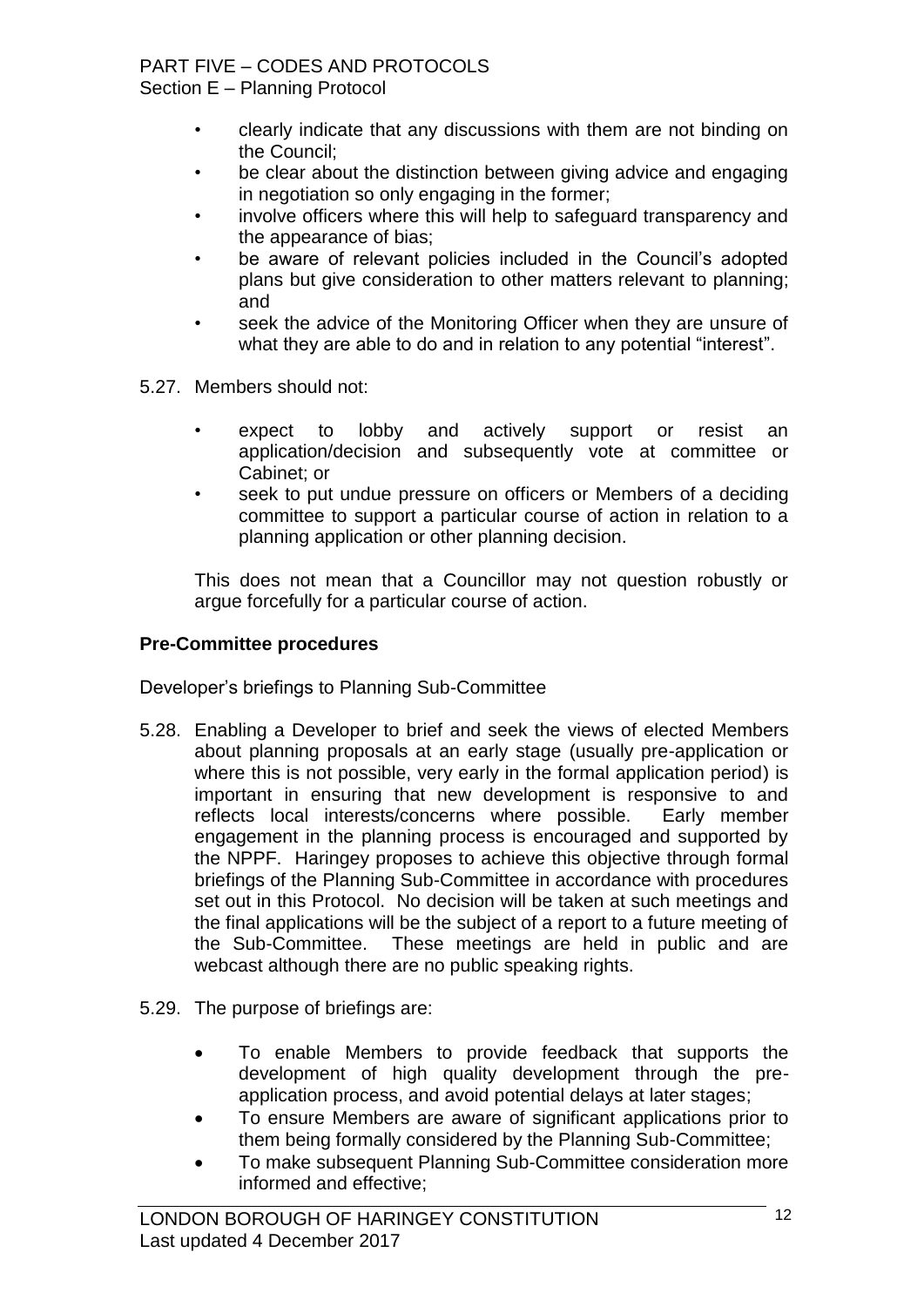# PART FIVE – CODES AND PROTOCOLS

Section E – Planning Protocol

- To ensure issues are identified early in the application process, and improve the quality of applications; and
- To ensure Members are aware when applications raise issues of corporate or strategic importance.
- 5.30. What sort of presentations would be covered in the briefings?
	- Presentations on proposed large-scale developments of more than 50 dwellings, or 5,000 sq m of commercial or other floorspace or which includes significant social, community, health or education facilities, or where the Assistant Director, Planning/Head of Development Management considers early discussion of the issues would be useful; and
	- Presentations on other significant applications, such as those critical to the Council"s regeneration programmes, significant Council developments, or those requested by the Chair of the Sub-Committee.
- 5.31. Frequency and timings of meetings

Once a month or by agreement with the Chair and Assistant Director, Planning/Head of Development for all Members of the Planning Sub-Committee plus Cabinet Members and Ward Members – supported by Assistant Director, Planning/Head of Development Management and other relevant officers.

- 5.32. Format of the meetings
	- The meeting will be chaired by the Chair of the Planning Sub-Committee who will ask Members attending to disclose any relevant interests; and
	- The Developer will supply all presentation materials including any models, and these will be displayed in the meeting room;
	- Officers to introduce the proposal and advise of issues arising from the Development Management Forum (where this has taken place):
		- o The Developer and agents will be invited to make a presentation of up to 15 minutes;
		- o Ward Members will have the opportunity to give their views for a maximum of three minutes each.
		- o The Cabinet Members will have the opportunity to give their views for three minutes.
		- o Members of the Planning Sub-Committee will be able to ask questions to the Developer and officers. These questions will be restricted to points of fact or clarification and must be structured in a way that would not lead to a member being perceived as taking a fixed position on the proposals;
		- o Comments of Members of the Planning Sub-Committee; and
		- o Summary of the comments raised.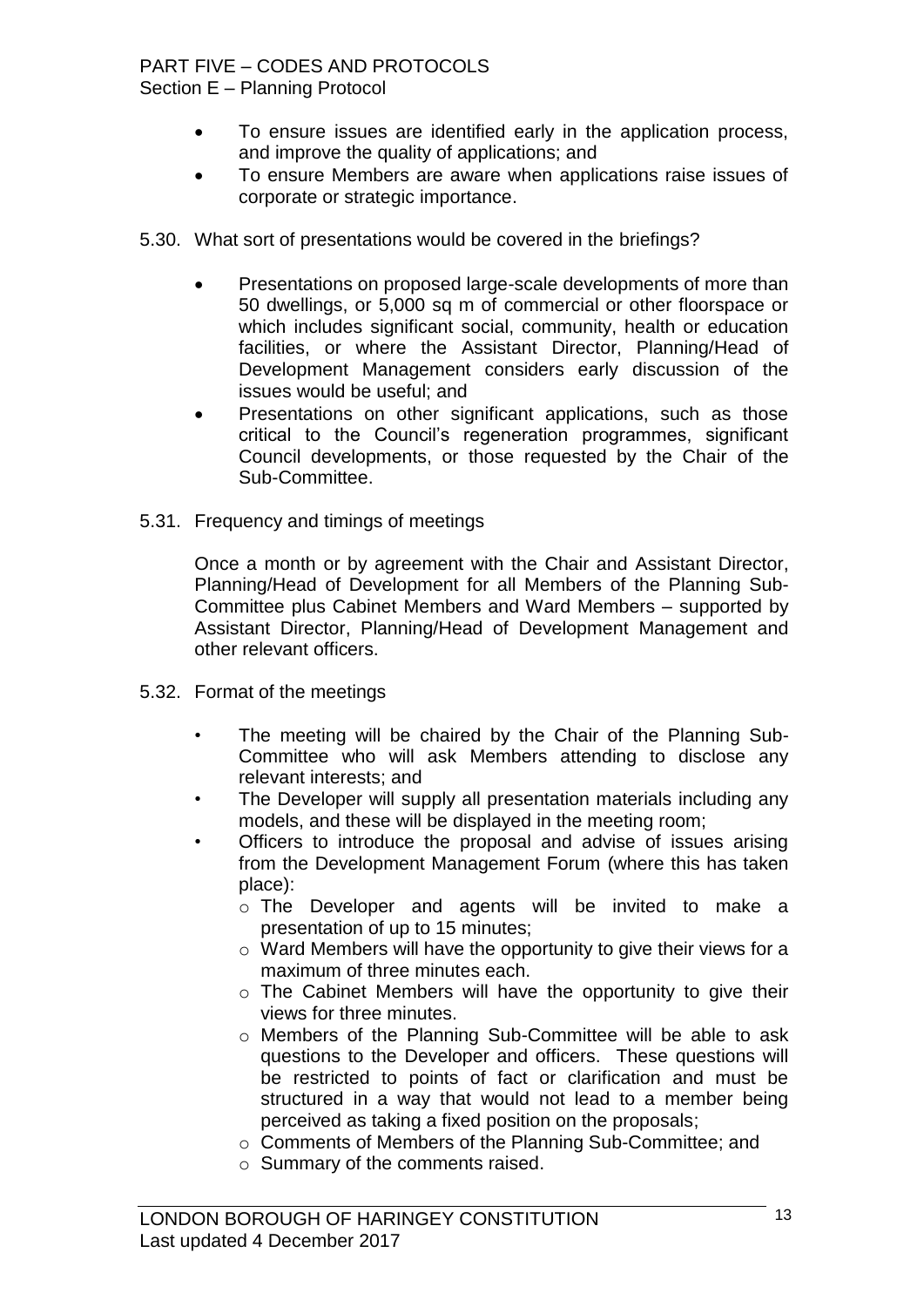5.33. A short note of the meeting summarising Members" comments would be made.

#### Other matters

- 5.34. Developer participation in the Developers' briefings would not normally happen prior to a Development Management Forum or other public meeting or public consultation being held relating to the site or prior to attendance at the Quality Review Panel subject to programming and scheduling pressures.
- 5.35. Comments and questions can be raised, and this can also include positive engagement about the proposed development. However, Members should ensure that they are not seen to pre-determine or close their mind to any such proposal as otherwise they may then be precluded from participating in determining the application.

#### **Development Management Forum**

5.37. The Council has established a Development Management Forum to facilitate the discussion of large-scale or contentious planning proposals. The forum does not reach a decision about a proposal. Its purpose is to allow participants to raise issues of concern and obtain answers to questions about the particular application. The aim is to allow early discussion by Members and members of the public on planning issues related to these planning proposals and to explore the scope for agreement between all parties in a positive and constructive way prior to the later decision being made at the Planning Sub-Committee. Forum meetings will usually take place prior to the submission of an application but can take place at an early stage of the formal process before the Planning Sub-Committee meeting. They do not remove the opportunity for objectors, supporters and applicants to address the Planning Sub-Committee when an application is to be determined or the holding of exhibitions and or public meetings where these are considered appropriate.

What applications does the forum consider?

- 5.38. Applications that may be considered by the forum include major applications and those of significant local interest. It is not possible to prescribe the exact type of proposals but they may include the following:
	- Applications which involve more than 10 residential units or over 1,000 sq m of floor space;
	- Those applications that involve a major departure from the Council"s planning policy; or
	- Those applications that involve high buildings i.e. over 5 storeys.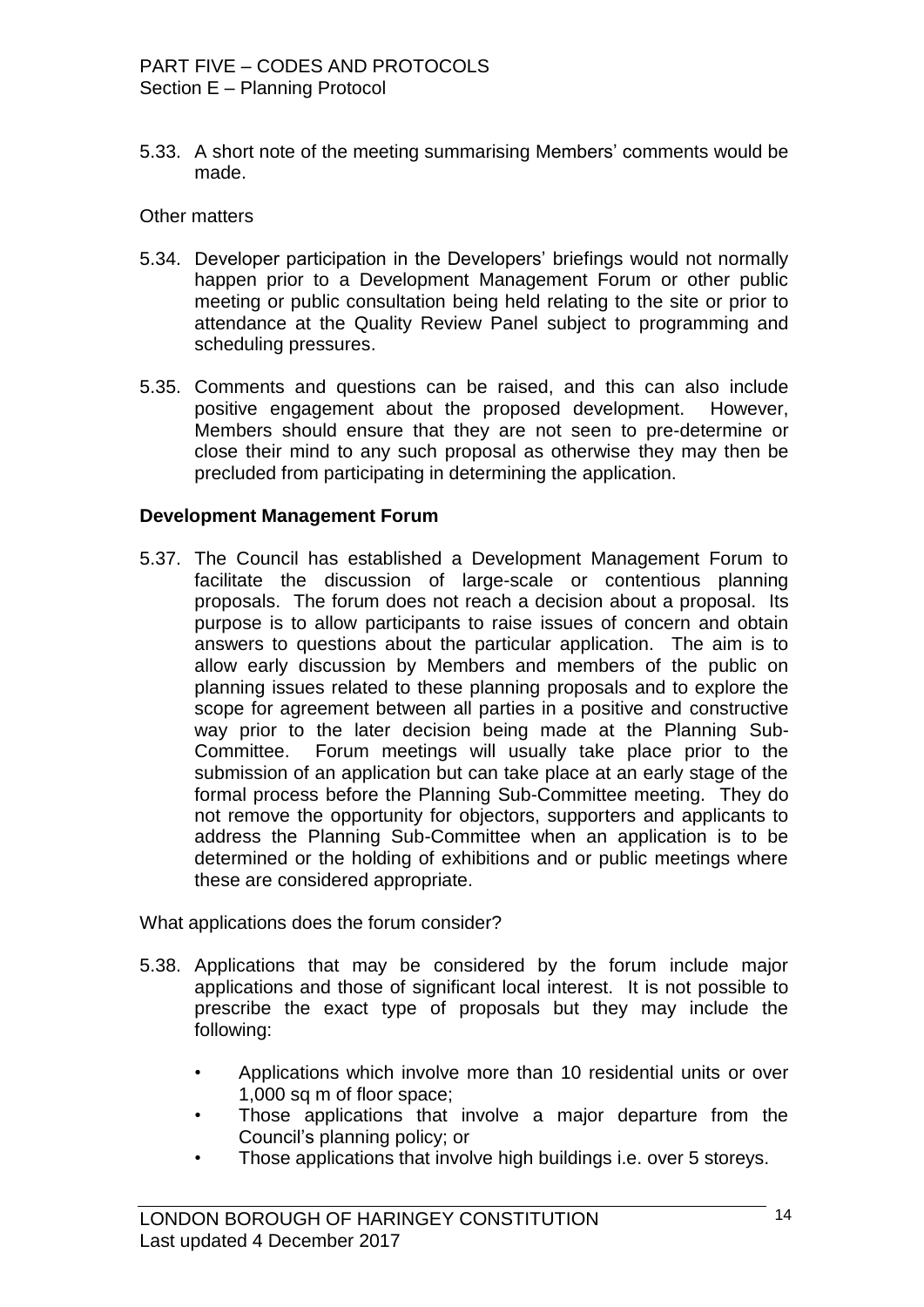# PART FIVE – CODES AND PROTOCOLS

Section E – Planning Protocol

- 5.39. Applications that will not generally be considered by the forum include:
	- Minor planning applications to alter or extend houses;
	- Applications to confirm whether a use of land or buildings needs planning permission (a "lawful development certificate");
	- Applications to put up advertisements;
	- Amendments to applications or those which have already been the subject of a forum discussion; or
	- Applications where there will be a recommendation for refusal.
- 5.40. A forum meeting will be held when:

The Assistant Director, Planning/Head of Development Management, in consultation with the Chair of the Planning Sub-Committee, considers that a forum would be beneficial in resolving issues on a particular planning proposal. For development management forum meetings held at the pre application stage site notices and emails to local groups and councillors will be sent advising them of a proposed meeting. For those meetings held following the submission of a planning application consultees will be advised in accordance with the Council"s consultation policy as set out in the Council"s SCI in force at the time as part of the consultation on the planning application.

Who can attend?

- 5.41. Meetings are open to all Members, local businesses and residents. Normally one application or proposal will be considered at each forum to allow for effective discussion. To assist the running of the meeting an agenda is prepared and a short briefing note on the proposal is available.
- 5.42. The format of the meeting is as follows:
	- A senior planning officer chairs the forum. They ensure that all planning issues arising from the proposal are raised but that there is no discussion on the merits of the proposal. The applicant is invited to make a presentation of the proposal for a maximum of 15 minutes.
	- Local residents and organisations have an opportunity to present their views either for or against the proposal.
	- Planning officers provide information on the progress of the proposal.
	- The applicant responds to questions from Members of the Planning Sub-Committee, ward councillors and local business and residents.
- 5.43. An attendance record is kept, the discussion is recorded and a note of the meeting is made which is reported to the Planning Sub-Committee when any subsequent proposal is submitted for determination.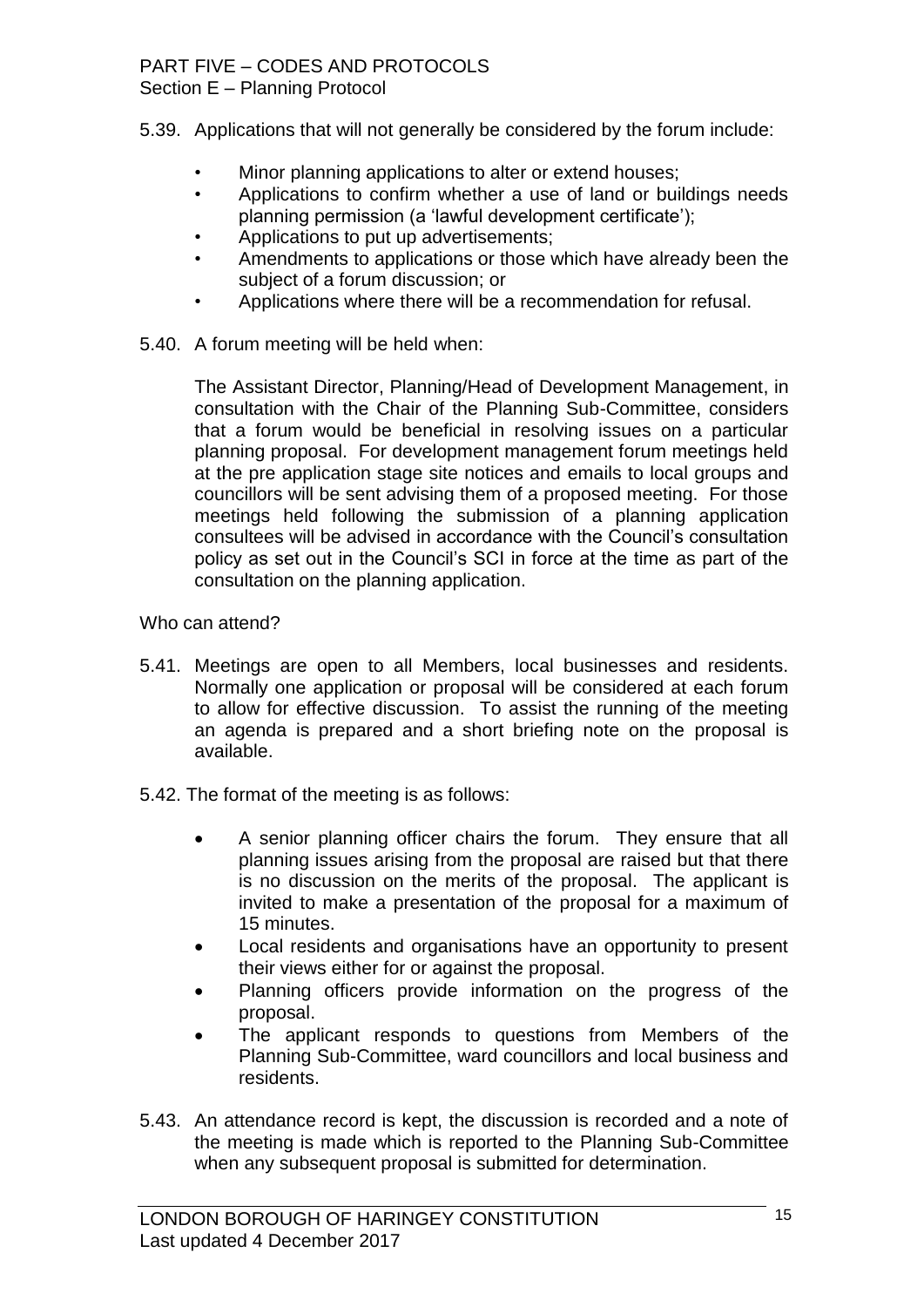All Members: Haringey"s Development Management Forum

- 5.44. All Members can attend Development Management Forum meetings which are called to promote early exploration of issues relevant to a particular development. They do not seek to reach any decision about the likely outcome of an application.
- 5.45. The particular role that Members can play at the meetings is dependent on whether or not they have a formal role within the planning system of the authority, for example are a member of Planning Sub-Committee or the Cabinet, but all Members will need to take account of the generic guidelines for example, publicly clarifying their particular role.
- 5.46. All Members can:
	- use the meeting to understand the development, the issues important to local people and to the developers, and how the relevant policies are being applied by asking questions;
	- give advice about adopted planning policies and local priorities and clarify or seek clarification of policies and priorities;
	- give advice about planning processes or direct those present to relevant officers or other sources of advice and information both present or outside the meeting;
	- refer local objectors or supporters to ward colleagues who are in a position to take a wider role if theirs is limited and further Member assistance is required; and
	- seek advice from officers as to the process to be followed, issues being reviewed and the likely policy position.
- 5.47. Members should not use the forum to undertake negotiations or appear to put undue pressure on the officers in relation to any future decision on the scheme. Members are however entitled to robustly question developers and officers in order to fully understand issues before the forum.

Ward Members: Development Management Forum

5.48. Ward Members who are not on the Planning Sub-Committee can greatly assist this process by taking an active part in the forum meeting, asking questions, commenting on planning policies and local priorities, and advising on the planning process. They can usefully draw attention to local circumstances and issues, and comment on the appropriate weight to be given to those. It will be important that Ward Members ensure that their remarks and advice are based on adopted Council planning policies as far as possible. This is important to avoid creating any confusion in the minds of developers or local people about who speaks for the Council in negotiations or about the Council"s negotiating position.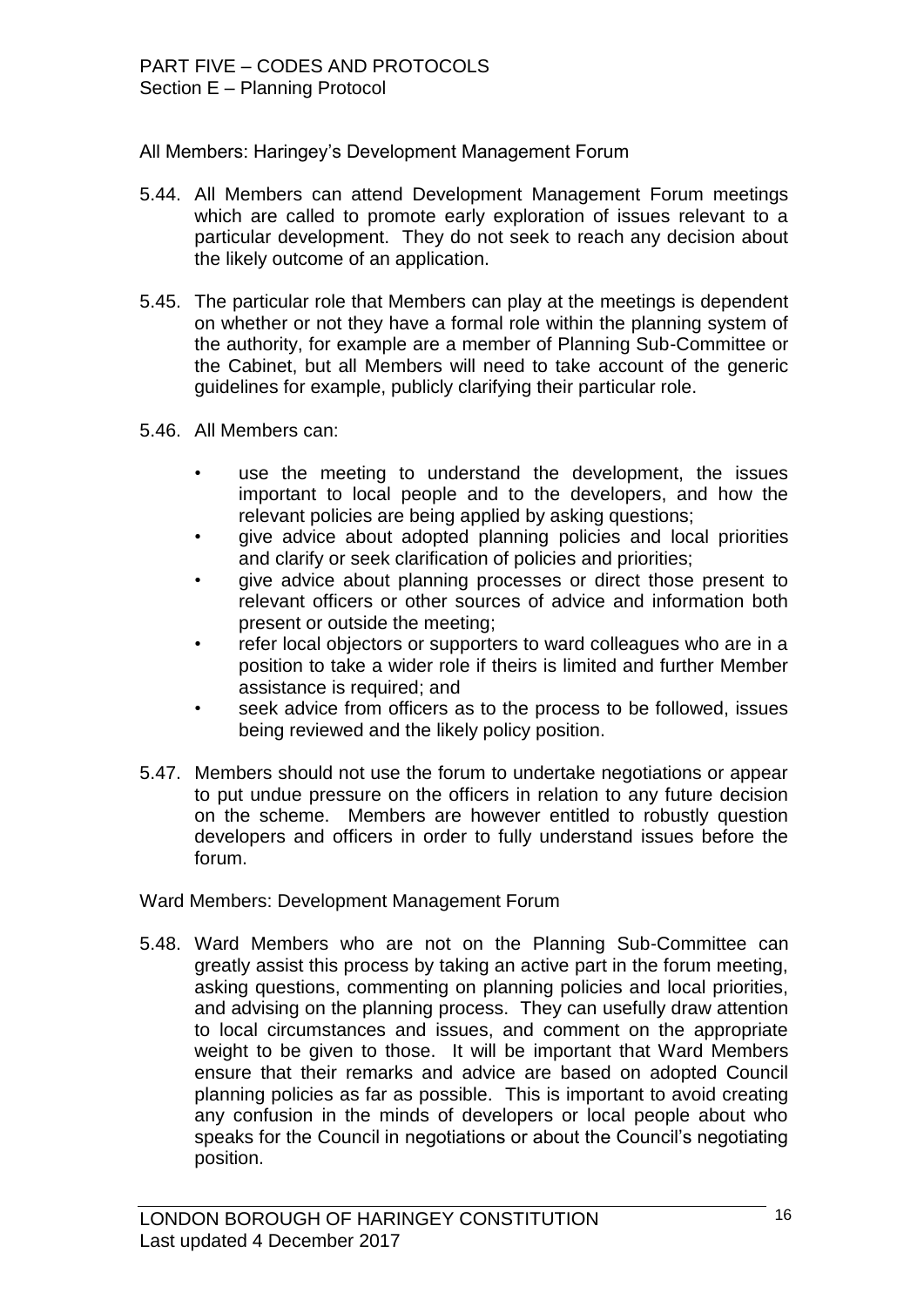#### **Quality Review Panel**

- 5.49. As part of the pre-application process for major and /or sensitive applications, the Council encourages applicants to present their proposals to the Quality Review Panel. The panel is a group of independent and objective experts, including experienced architects and other built environment professionals, who meet on a regular basis. The Panel"s advice is provided for the benefit of the Planning Sub-Committee. The advice will also be used to help officers and the developer to improve upon the quality of the scheme as it evolves.
- 5.50. The best design outcomes generally occur when schemes are presented to the panel at the pre-application stage, as this allows applicants sufficient time to amend proposals following panel feedback.
- 5.51. Discussions and negotiations while the application is current but prior to determination:
- 5.52. Once an application has been submitted, officers are working to strict deadlines to ensure that the application can be efficiently and properly determined. They may, during that period, enter into discussions, and sometimes negotiations, with the applicant or their agent in order to clarify aspects of the scheme or to ensure that the applicant is aware of the council"s policy requirements. Sometimes such discussions will also convey to an applicant the views of third parties or consultees.
- 5.54. At this stage it is not appropriate for Members, whether or not they are on the Planning Sub-Committee, to enter into direct discussions and /or negotiations with applicants or consultees. Members should recognise the clear distinction between negotiation and listening without prejudice to views which may be expressed to them (see the section on Lobbying below). For Members to enter into negotiations whilst an application is current at best sends a confused message to applicants and consultees about who is officially speaking on behalf of the Council, and at worst will without doubt result in the Member appearing to show bias or predisposition. However, this does not prevent Members at this stage asking officers for information about an application, or from passing on the views of constituents or others, indeed this would be a proper area of Member activity. Members should at the same time ensure that any requests for advice or interpretation are passed to officers.

Briefings/interim reports

5.55. An effective way of building a degree of certainty into pre-application or post submission discussions is for officers to engage with Members at an appropriate stage in negotiations. Officers may prepare a committee report, briefing note or a site visit in order to identify the key issues that have emerged during discussion, and, where necessary, seek member endorsement to the approach that is being pursued, or simply to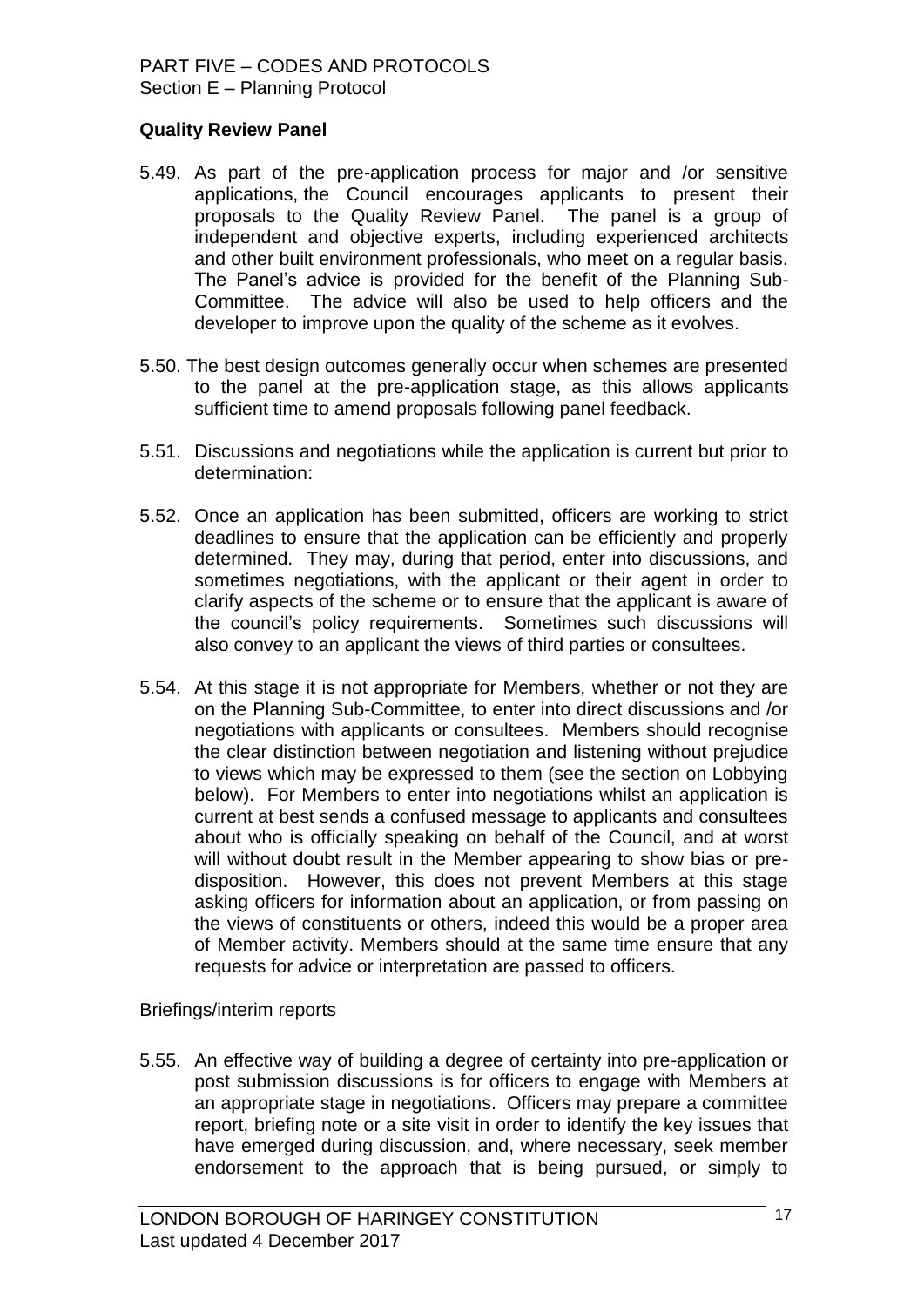present the scheme as an information item to Members. This provides the opportunity for committee Members to raise questions of their own or seek further information regarding the proposed development.

#### Approaches by applicants

- 5.56. Members of the Planning Sub-Committee will discourage any applicant or agent, or other interested party such as a landowner from approaching them directly in any way in relation to planning proposals. If an approach is received, the Member will take care not to give any commitment, or the impression of a commitment that he or she holds any particular view on the matter.
- 5.57. If an approach is received by a Member of the Planning Sub-Committee from an applicant or agent or other interested party in relation to a particular planning application, then the Member will:
	- (a) Inform the applicant that such an approach should be made to Officers of the Council;
	- (b) Keep an adequate written record so as to enable the Member to disclose the fact of such an approach if and when the application or proposals is considered by the Planning Sub-Committee; and
	- (c) Disclose the fact and nature of such an approach at any relevant meeting of the Planning Sub-Committee.

In this context an approach should be noted where the discussion extends beyond simple information to the merits or demerits of the particular proposals.

5.58. Where a Member of the Planning Sub-Committee receives written representations directly in relation to a planning application, the Member will pass the correspondence to the Assistant Director, Planning/Head of Development Management in order that those representations may be taken into account in any report to the Planning Sub-Committee.

#### **The Sub-Committee meeting**

5.59. Planning sub-committee meetings generally start at 7.00pm and the Council"s standing orders provide that they will end at 10.00pm except that discussion of the specific item or case in hand at 10.00pm may continue thereafter at the discretion of the Chair. There are 11 Members of the Sub-Committee. The quorum for making a decision as set out in the Council's constitution is at least one quarter of the whole number of voting Members are present. Where notified in advance to the Sub-Committee Clerk and subject to them having attended the mandatory training, substitute Members may attend in place of a Planning Sub-Committee member, pursuant to the Committee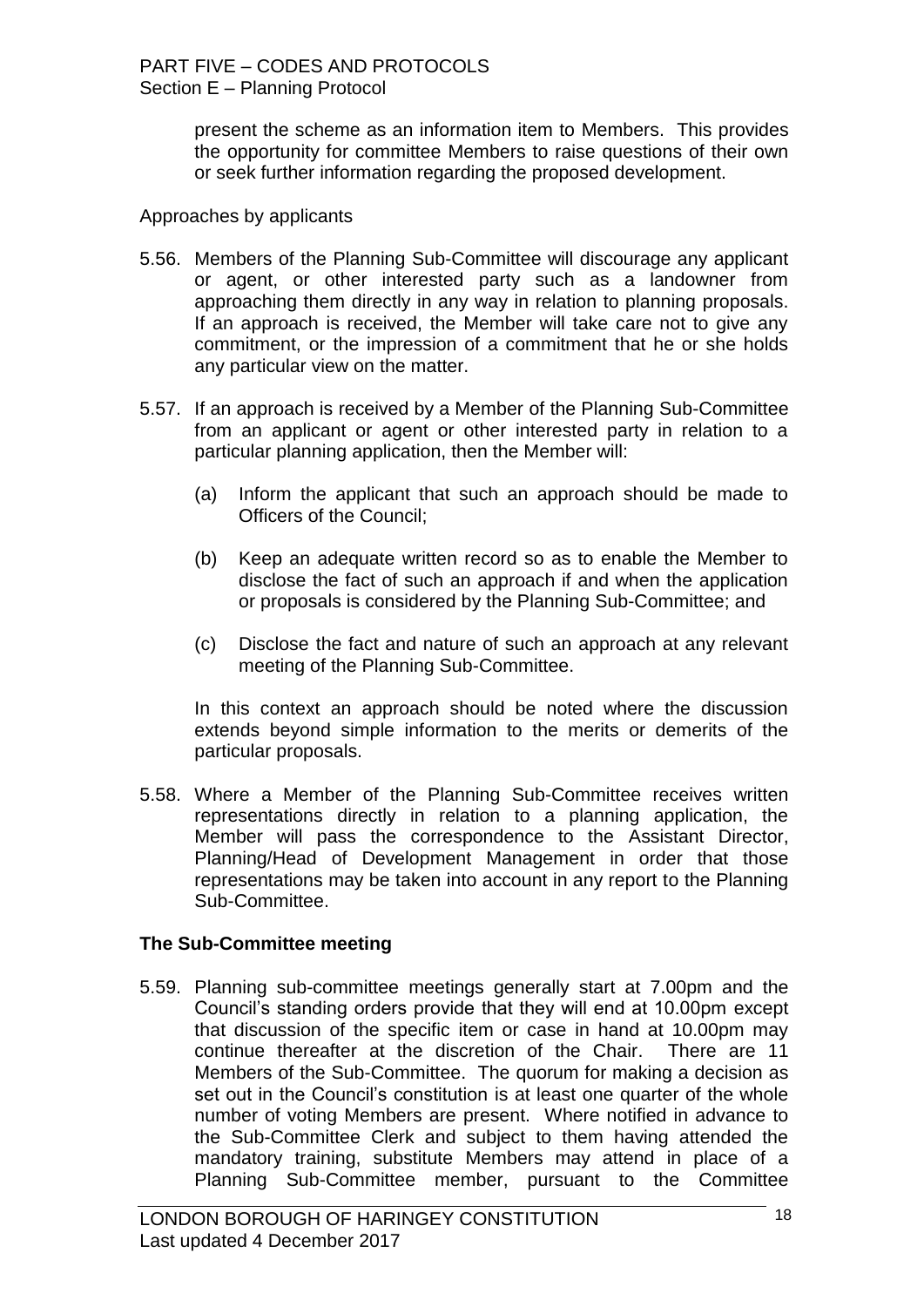Procedure Rules. Substitutes will be from the same political party, to maintain the political balance at Sub-Committee and will be subject to clearance from the group"s Chief Whip. The substitute will be for the duration of the entire agenda and will not be used for individual items.

#### **Lobbying and representations**

- 5.60. The proper place for objectors to raise their concerns is in writing in response to public consultation on a planning application or by making representations at a Sub-Committee meeting. Sub-Committee Members may nevertheless receive lobbying material through the post or by email from either the applicant or the objectors or be approached personally by interested parties. In dealing with such approaches, it is important for Sub-Committee Members not to do or say anything that could be construed as bias or pre-determination.
- 5.61. Where Sub-Committee Members receive lobby material through the post or by email they should forward it to the Assistant Director, Planning/Head of Development Management. If Sub-Committee Members feel it is necessary to acknowledge receipt of or comment on the correspondence, they should consider the advice on bias or predetermination in this Protocol and should send a copy of their response to the Assistant Director, Planning/Head of Development Management.
- 5.62. If a Sub-Committee Member is approached by an individual or an organisation in relation to a particular planning application, they may listen to what is said but they should explain that because they are a member of the Sub-Committee they must keep an open mind until they have seen all the material before the Sub-Committee. A Sub-Committee Member might suggest that the individual or organisation should:
	- Where an application is not yet on a Sub-Committee agenda, write to the Planning Officer responsible for the particular case who will take into account any material planning considerations raised in the representations when preparing a report for the Sub-Committee; or
	- If the application is already on a Sub-Committee agenda, contact the Sub-Committee Clerk to make a request to speak at the Sub-Committee meeting.
- 5.63. In either case contact another Member who is not a Sub-Committee Member to seek their support. Generally speaking, this should be the Ward Councillor for the Ward within which the application is made.
- 5.64. If a Sub-Committee Member does decide to become involved in organising support for or opposition to a planning application or has offered an opinion on a planning application, then that Sub-Committee Member must take into account the advice on bias or predetermination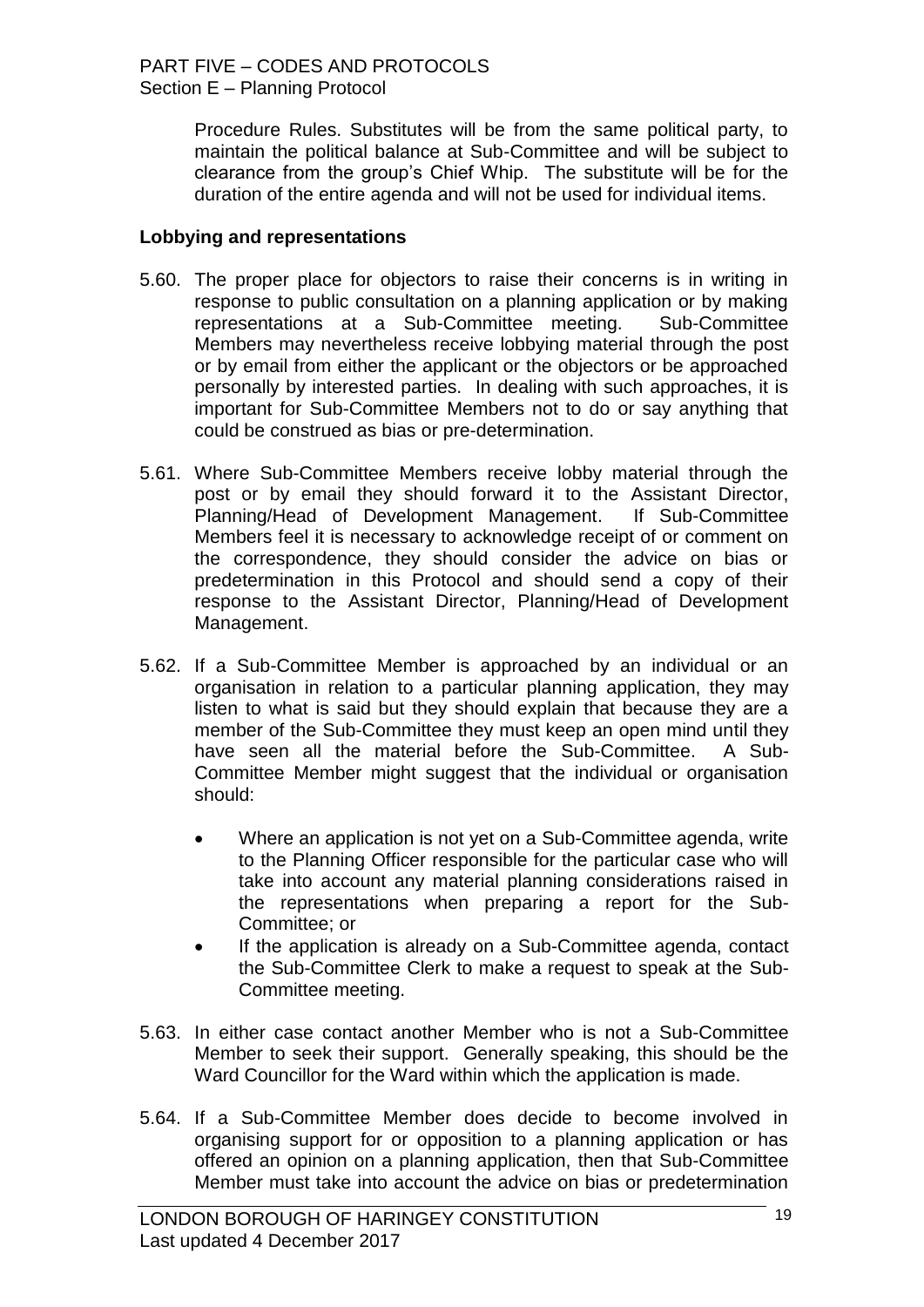in this Protocol. If after considering that advice the Sub-Committee Member comes to the view that on an objective assessment they cannot sit on the Sub-Committee and decide the application with an open mind, they should not be part of the Sub-Committee that decides the application. They can however attend the Sub-Committee meeting and speak on their constituent"s behalf and adopt the role of local member rather than decision taker.

#### **'Decision Maker' role**

- 5.65. A Councillor who is a member of the Planning Sub-Committee or a suitably trained substitute and who takes part (or who intends to take part) at a meeting of the Planning Sub-Committee in the determination of particular Planning Application will for the purposes of this Protocol be a "Decision Maker" in relation to such Planning Application.
- 5.66. A Councillor who is a Decision Maker shall comply with the provisions of the Code of Conduct generally.

#### **'Local Member' role of a Planning Sub-Committee member**

- 5.67. Where a Planning Sub-Committee member wishes to make representations on behalf of his/her constituent(s), for the purposes of this Protocol he/she will be a "Local Member" in relation to that planning application. He/she may attend a meeting of the Planning Sub-Committee to make representations about the planning application on behalf of their constituents
- 5.68. A Councillor who is a Local Member shall comply with the Public Speaking Provisions and the Code of Conduct generally. Further provisions relating to the "Local Members" role are also contained in the next following section.

#### **Non Planning Sub-Committee /Local Ward Member role**

- 5.69. Subject to the provisions of the Code of Conduct generally a Councillor who is not a Member of the Planning Sub-Committee (whether or not he/she plays or intends to play the role of "Local Member") will be free to:
	- discuss any planning application with the applicant / agent / objector / lobby group;
	- attend any locally organised meeting concerning the application;
	- attend any meeting concerning the application and speak about the application (including expressing a view either for or against the application relay relevant information about the application to a planning officer;
	- seek information/clarification about the application from a planning officer; and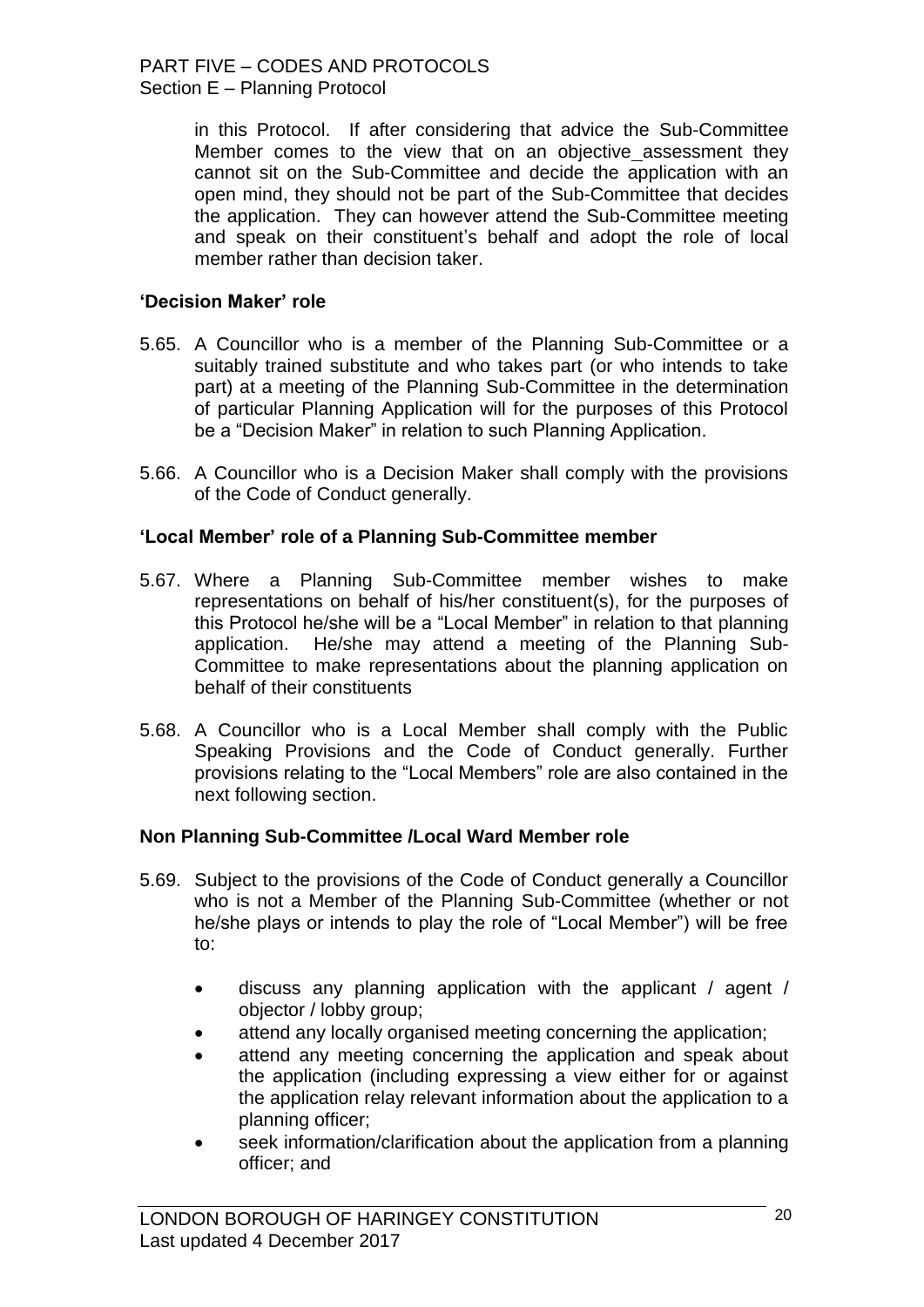# PART FIVE – CODES AND PROTOCOLS

Section E – Planning Protocol

 should follow the rules on lobbying in accordance with this Protocol.

#### **Effect of Prejudicial etc Interests**

- 5.70. Where a Member of the Planning Sub-Committee has had any personal involvement with an applicant, agent or interested party, whether or not in connection with a particular application before the Planning Sub-Committee, or any other personal interest which an observer knowing the relevant facts would reasonably regard as so significant that it was likely to prejudice the member"s judgement of the public interest, then the Member will declare a prejudicial interest in accordance with the provisions of the Code of Conduct (Part 5 Section A of the Council"s Constitution). The Member must abstain from discussion and voting on the matter and leave the room while that application or other matter is under discussion except as provided below. The Member must also avoid any attempt to influence the decision improperly.
- 5.71. A Member declaring a prejudicial or any other interest that precludes their determination of an item may attend during that item but only for the purposes of making representations about the matter, answering questions or giving evidence about it and then only when the meeting is open to the public. Otherwise the Member must leave the room while that application or other matter is under consideration.

## **Social Contacts**

5.72. Members of the Planning Sub-Committee will minimise their social contacts with known developers and agents and refrain altogether from such contacts when developments are known to be contemplated or applications are being proposed, or where controversial decisions are likely to be needed.

## **Hospitality**

5.73. Members of the Planning Sub-Committee will reject any offers of gifts, hospitality or future favours made personally or by way of deals for the Council or the community, from lobbyists. Any such improper approach will be reported immediately to the Chief Executive.

#### **Residents/Local Groups/ Other Occupiers**

- 5.74. If a Member of the Planning Sub-Committee is approached by local residents, business or other occupiers in relation to an application, which the residents or others wish to object to or support, the Member will listen to the views but will take care not to give any commitment, or the impression of a commitment that they hold any particular final view on the application.
- 5.75. Members of the Planning Sub-Committee will: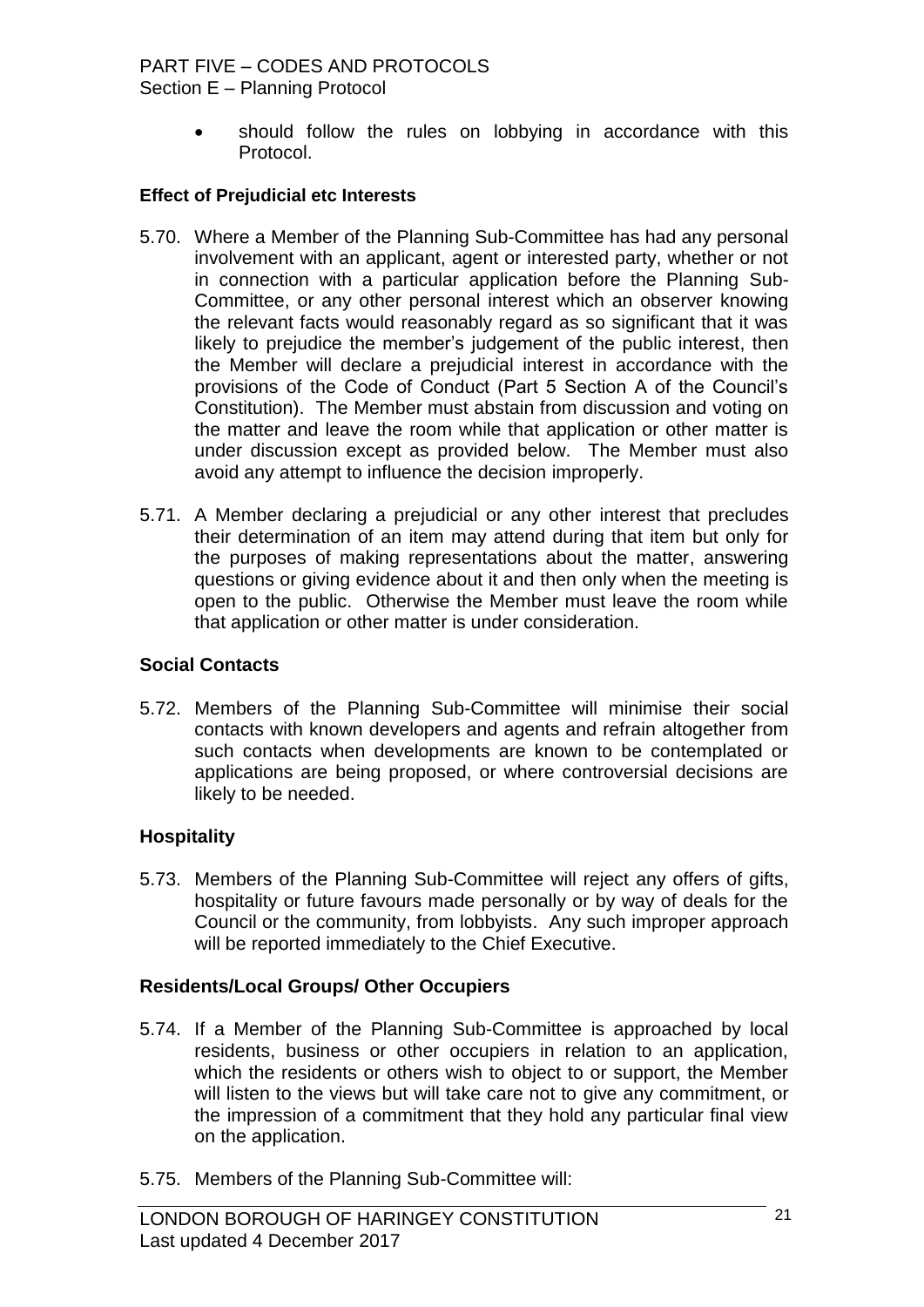- (a) Encourage the interested party to contact another Ward Member or other elected Member who is not a Member of the Planning Sub-Committee;
- (b) In the case of significant meetings on planning matters keep an adequate written record so as to enable the Member to disclose the fact of such an approach if and when the application or proposals is considered by the Planning Sub-Committee; and
- (c) Disclose the fact and nature of significant discussions at and relevant meeting of the Planning Sub-Committee.

In this context "significant" would include any meetings or discussions which consider the merits or demerits of the particular proposals extended beyond simple information.

- 5.76. Meetings and discussions with constituents are an important part of a Ward Member's functions, and this Protocol is not intended to harm those contacts unnecessarily. Members of the Planning Sub-Committee should avoid taking an active role in meetings to promote residents' objections to applications. Nothing in this Protocol prevents Members from listening to local concerns, giving factual information about an application or the planning process, or from directing residents to other sources of information or assistance.
- 5.77. Where a Member of the Planning Sub-Committee receives written representations directly in relation to a planning application, the Member will pass the correspondence to the Assistant Director, Planning/Head of Development Management in order that those representations may be taken into account in any report to the Planning Sub-Committee.

#### **At Committee**

5.78. The responsibilities of Members of the Planning Sub-Committee in considering planning matters are set out above. At the Sub-Committee, Members will, in particular, avoid expressing any view on the matters under consideration until the report has been presented, any other relevant advice is given, and all oral representations have been heard. In order to participate and determine an item, Members must be present for the entire duration and not miss any part of that item.

#### **Decisions contrary to officer recommendation and/or the Plan**

5.79. Decisions on planning proposals have to be taken in accordance with the development plan unless material considerations indicate otherwise. In determining planning and other applications the Committee is entitled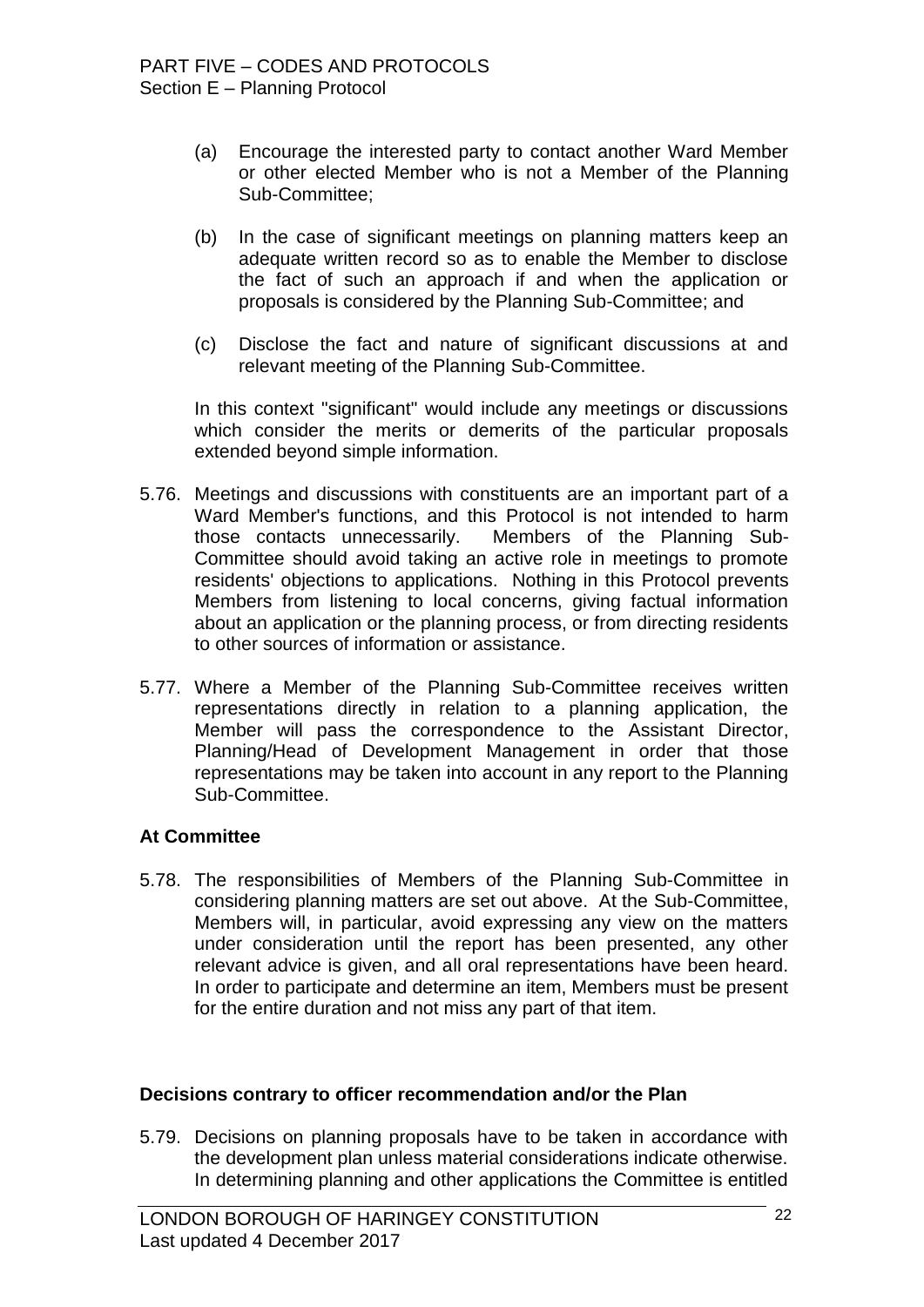to decide the weight to be attached to the various planning considerations which are relevant to the application. This can lead to a decision which is contrary to the recommendation of the Officers. The Committee can for example decide:

- to refuse planning permission where officers have recommended approval;
- agree with officers that permission should be refused but for different reasons; or
- grant permission subject to different conditions or legal requirements than those recommended.
- 5.80. Where any Members are proposing to put forward a motion contrary to the officer recommendation, the Committee Chair will ensure that the planning reasons are apparent before a vote is taken. In order to do this the Chair will ensure that:
	- The planning officer/legal officer is given an opportunity to explain to the Sub-Committee the implications of their decision; and
	- Where the Sub-Committee wish to add or amend conditions the planning officer is given the opportunity to draft the condition(s) and refer to appropriate Members, for approval.

When the Planning Sub-Committee makes a decision which is contrary to the recommendation of the planning officers, whether the decision is one of approval or refusal, a detailed minute of the Sub-Committee"s reasons for its decision will be made. A copy of the minute will be kept on the application file.

5.81. When a decision is made which is contrary to the Plan the material considerations which led to this decision and the reason(s) why they are considered to override the development plan will be clearly identified and minuted.

## **Council Owned Land**

- 5.82. The Planning Sub-Committee from time to time considers applications involving land owned or recently owned by the Council. Members will consider carefully whether they should take part in the deliberations of the Sub-Committee on an application, involving that land, where they took part in any decision of the Cabinet or other Council body in relation to the land. They will take into account whether an observer with knowledge of all the relevant facts would suppose that there might be any possibility that the involvement in the decision on the land could amount to reaching prior conclusions on the planning issues, or otherwise adversely affect the Member's judgement in any way.
- 5.83. Any Member, whether or not a Member of the Cabinet, will take great care in the consideration of applications, or local plan proposals,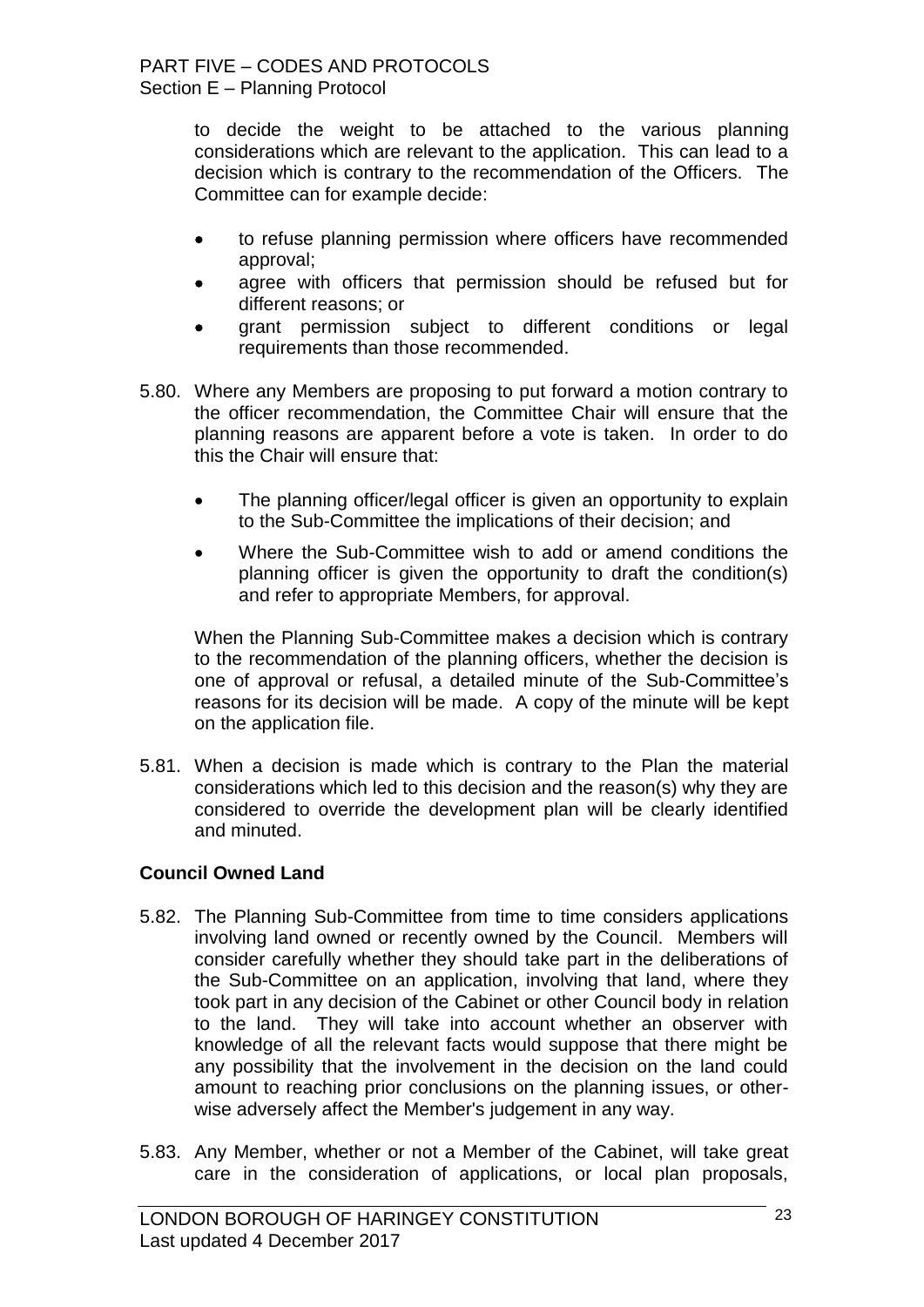affecting land owned or recently owned by the Council to ensure that the planning decision is made and seen to be made solely on planning grounds.

## **Legal Advice**

- 5.84. The Assistant Director of Corporate Governance and Monitoring Officer will ensure that a suitably experienced legal officer is present at all Sub-Committee meetings to give legal, governance and procedural advice.
- 5.85. Members need to be mindful of the rules on declarations of interests and if Sub-Committee Members or other Members require advice about possible disclosable pecuniary interests or other interests or if Sub-Committee Members are in any doubt as to whether they have expressed a view that could give rise to the appearance of bias or that they have pre-determined a matter they may seek advice from the Monitoring Officer in advance of the Sub-Committee meeting. If that has not proved possible they should seek advice from the legal officer to the Sub-Committee before the meeting starts. Once advice has been given, it is up to the Member to make their own decision on whether or not they have a declarable interest and whether or not they can participate in the decision.

## **6. MEMBERS NOT ON PLANNING SUB-COMMITTEE**

- 6.01. The Code of Conduct applies to all Members of Council. The parts of the Protocol which will be particularly kept in mind as a general context for the exercise of planning functions are set out above.
- 6.02. Where any Member submits representations in writing or orally in relation to any matter before the Sub-Committee those representations will be recorded for inclusion in the officer's report.
- 6.03. Councillors who are not Members of the Planning Sub-Committee may attend meetings of the Sub-Committee, and may address the Sub-Committee, the Committee Procedure Rules (Part 4 Section B of the Council"s Constitution) will apply. This requires the Member to give written notice to the Chair of the Sub-Committee of his/her attendance, preferably before the meeting but in any event as soon as the Member arrives at the meeting. In order to promote efficient business of the Sub-Committee, and in order to give certainty to the applicant of the time available for speaking, Members are asked to register their intentions to speak by midday on the working day prior to committee with the Committee Clerk.
- 6.04. Where a Councillor who is not a Member of the Planning Sub-Committee has had any personal involvement with an applicant, agent or interested party, whether or not in connection with a particular application before the Planning Sub-Committee, or has any other personal interest which an observer knowing the relevant facts would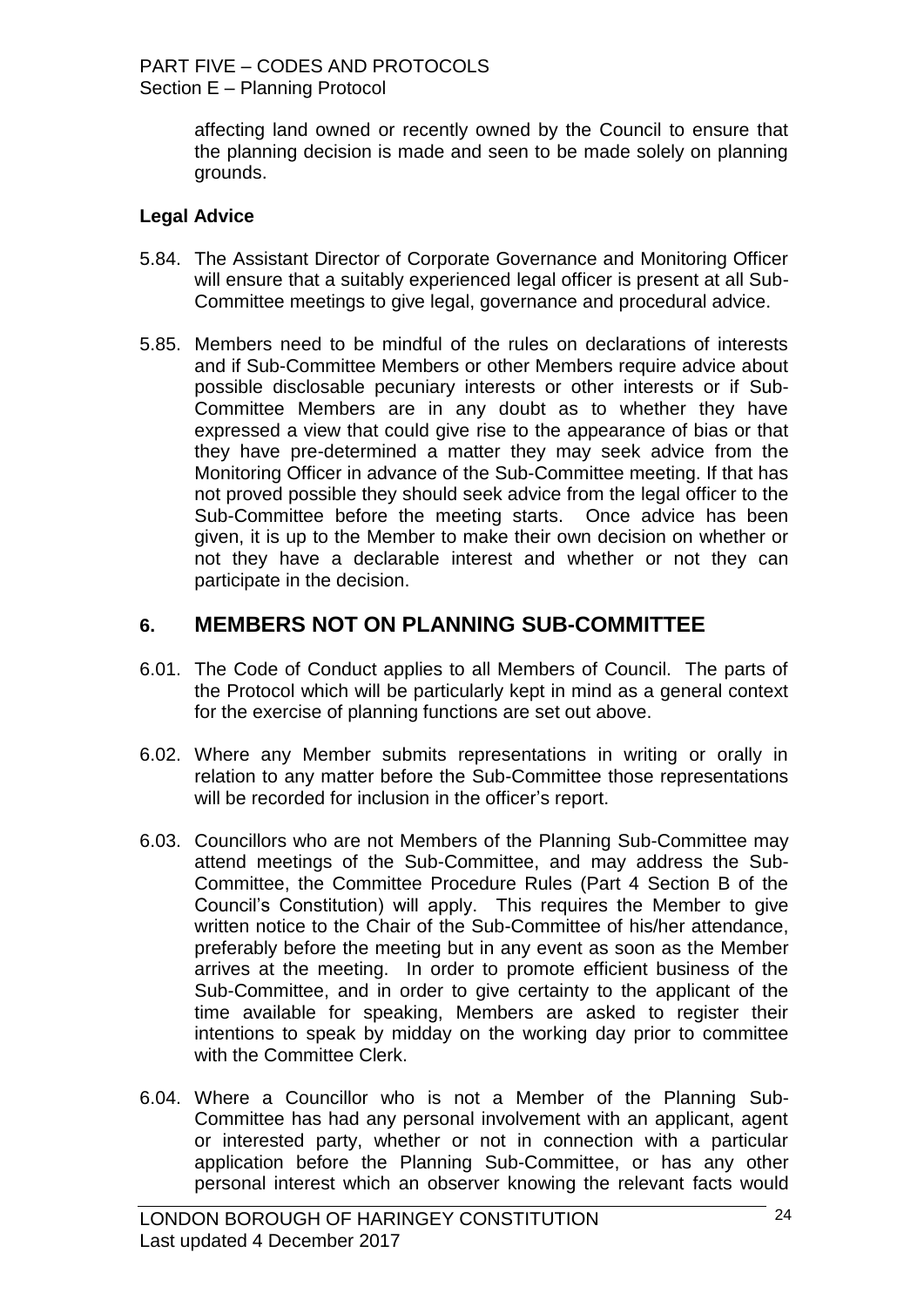reasonably regard as so significant that it was likely to prejudice the Member"s judgement of the public interest then the Member will declare a prejudicial interest in accordance with the provisions of the Code of Conduct. The Member may only attend the meeting as provided in paragraph 6.05 below. The Member must also avoid any attempt to influence the decision improperly.

- 6.05. A Member declaring a prejudicial interest may attend the meeting but only for the purposes of making representations for or against the relevant application, answering questions or giving evidence about it and only when the meeting is open to the public. Otherwise the Member must leave the room while that application or other matter is under consideration.
- 6.06. Where an approach has been received by an elected Member (not being a Member of Planning Sub-Committee) from an applicant, agent or other interested party in relation to a planning application, that Member will, in any informal discussions with any Member of the Planning Sub-Committee, disclose the fact and nature of such an approach and have regard to the matters set out at paragraph 7.01 below.

## **7. OTHER CONDUCT OUTSIDE COMMITTEES**

- 7.01. In discussions between Members generally and Members of the Planning Sub-Committee (at party group meetings or other informal occasions) Members will have regard to: -
	- (a) the principles governing the conduct of Members set out in the Code of Conduct.
	- (b) the principles governing the conduct of Members of Planning Sub-Committee set out in this Protocol.
	- (c) the obligations placed on Members of the Planning Sub-Committee not to give commitments in relation to any planning application prior to consideration of the full officer report, advice and representations at the Sub-Committee meeting dealing therewith.

# **8. SANCTIONS**

8.01. Please refer to the Complaints Against Members Protocol for the complaint procedure against Members and possible sanctions where there is an alleged breach of this Protocol and the Code of Conduct.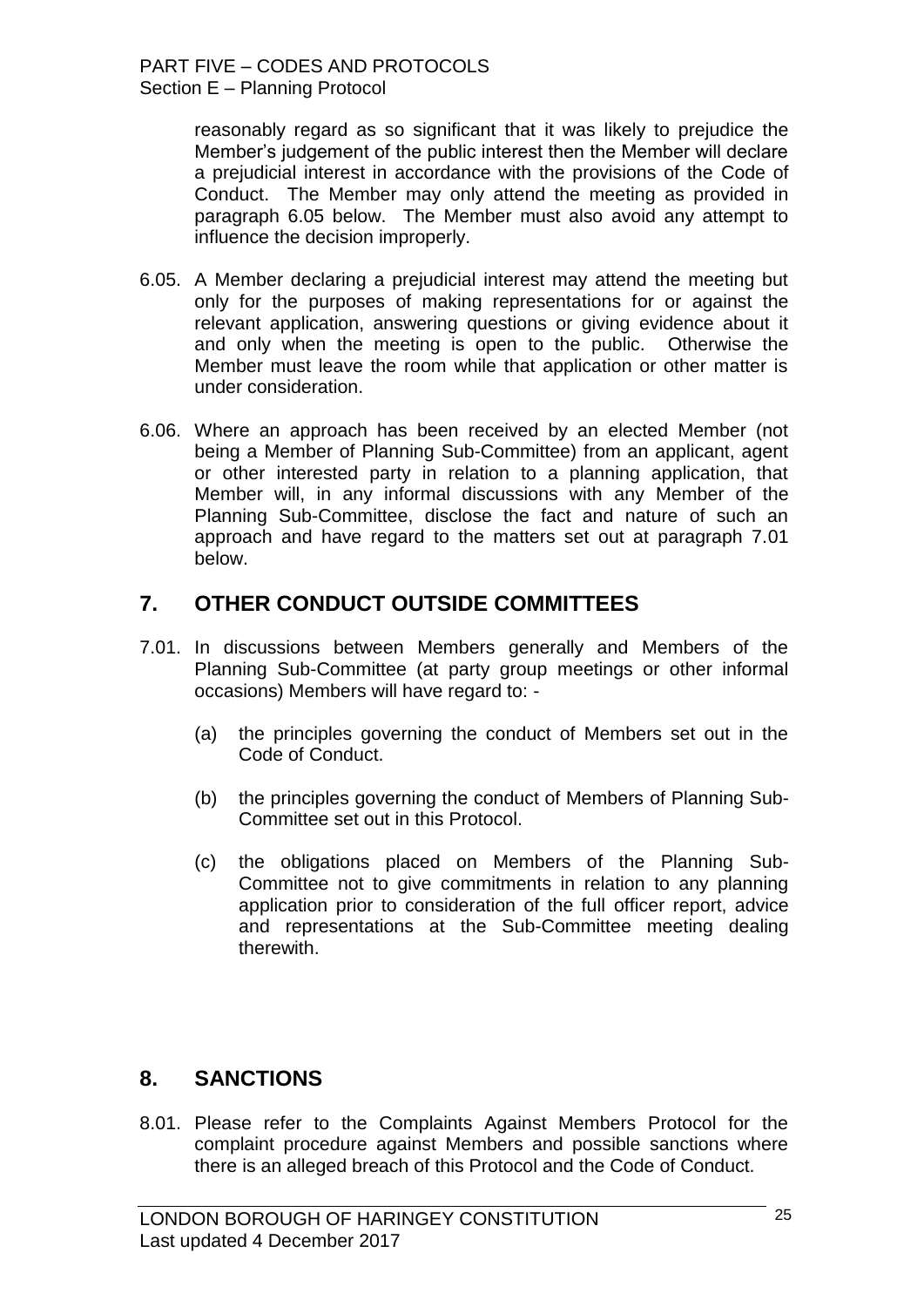# **9. MEMBERS AND OFFICERS OF THE COUNCIL**

#### **The role of elected Members**

9.01. In respect of any planning application Members will:

- declare any pecuniary or non-pecuniary interest and take no part or a restricted part, as appropriate, in the processing and determination of the planning application;
- act impartially and honestly;
- approach each application with an open mind:
- take into account and carefully weigh up all relevant issues;
- determine each application on its own merits and in accordance with the requirements of planning law and the quidance of planning policy;
- avoid inappropriate contact with interested parties (see also the section on lobbying); and
- ensure the reasons for their decision are recorded in writing.

#### **The role of officers**

- 9.02. Officers in their role of advising and assisting elected Members in their determination of planning applications will provide:
	- impartial and professional advice;
	- consistency of interpretation of the planning policies; and
	- complete written reports which will include:
		- $\circ$  a clear and accurate analysis of the issues in the context of the relevant development plan policies and all other material considerations;
		- o the substance of the representations, objections, and views of all those who have been consulted;
		- o a clear written recommendation of action and where that recommendation is contrary to the development plan, the material considerations which justify the departure; and
		- o all necessary information for the decision to be made.
- 9.03. Members should not put any pressure on officers for a particular recommendation and, as required by the Code of Conduct or the Protocol on Member/ Officer Relations (Part Five Section B of the Council"s Constitution), should not do anything which compromises, or is likely to compromise, their impartiality. Members should recognise that officers are part of a management structure and should address any concerns which they may have about the handling of a planning application to a departmental manager at the appropriate level of seniority. In general, however, officers and Members should adopt a team approach to the determination of planning proposals, and should recognise and respect each other"s different roles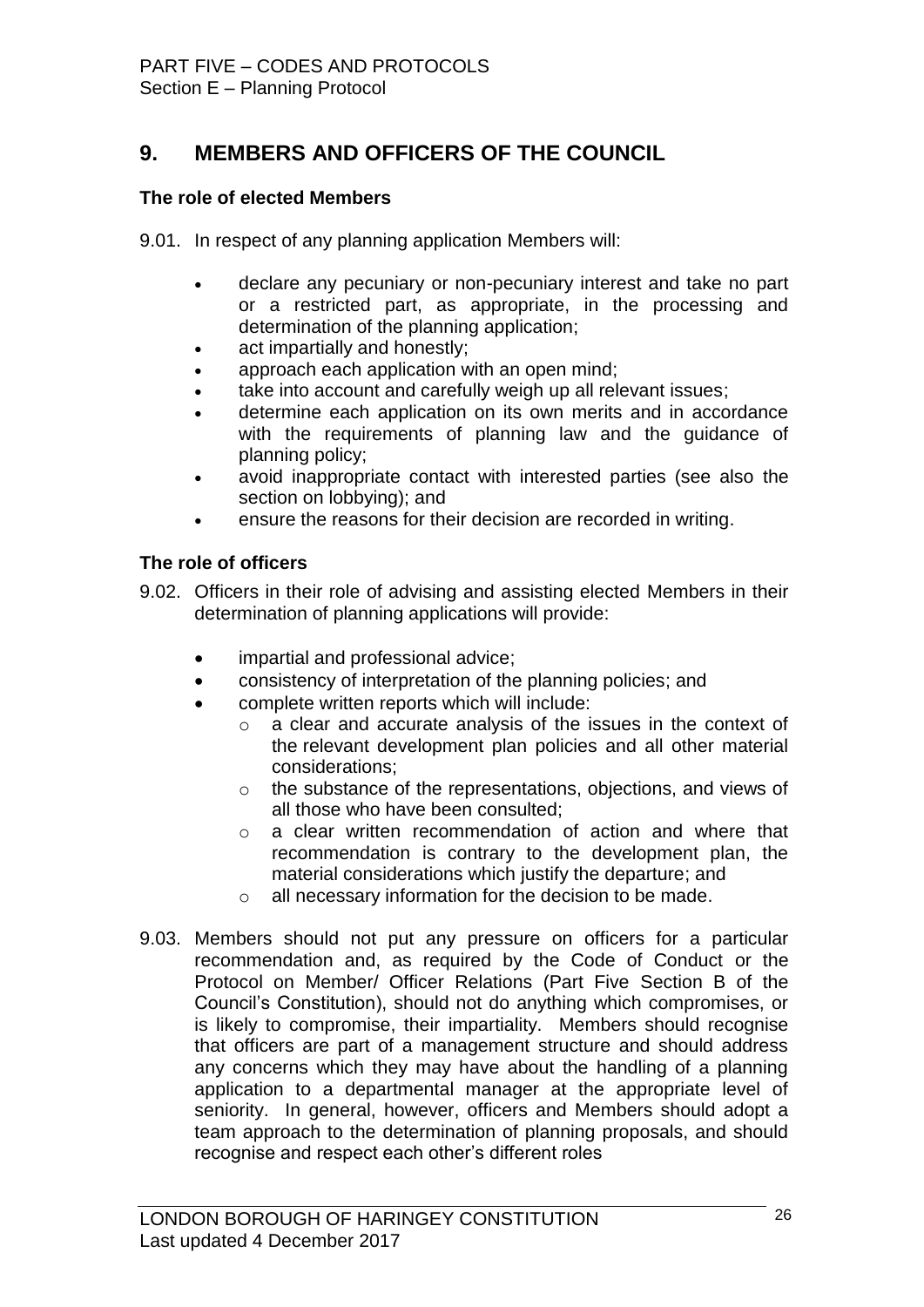- 9.04. In common with Members generally, all Members of the Planning Sub-Committee may contact the relevant Planning Officer to seek information in relation to any planning application.
- 9.05. Members of Planning Sub-Committee will not attempt in any way to influence the contents of the Officer's report or the recommendation made on any matter. Representations made by Members whether or not in writing will be recorded by the relevant officer and included in the report.
- 9.06. Any criticism of Planning Officers by Members of the Planning Sub-Committee shall be made in writing, to the Director of Regeneration, Planning and Development or the Assistant Director, Planning and not to the Officer concerned. Members will endeavour to avoid any public criticism of officers but this does not prevent Members asking officers proper questions.

#### **Contact between Members and officers**

9.07. Involving Members early and throughout the application and determination process leads to better committee meetings, better decisions and better developments. Pre-committee meetings between officers and the Chair and other senior Members can enable strategic applications to be highlighted and procedural committee issues agreed. Other contact is described elsewhere in this protocol including planning committee briefings.

## **10. PROTOCOL FOR HEARING REPRESENTATIONS AT PLANNING SUB-COMMITTEE**

#### **General Principles**

- 10.1. The Planning Sub-Committee will operate this Protocol with two particular aims regarding representations:
	- (a) to allow those who have applied to make representations to be heard by the Sub-Committee on items on the agenda for the meeting; and
	- (b) to get through the agenda expeditiously to avoid delay to applications and wasted journeys by the public.
- 10.2. Objectors or supporters, including Ward or other Members where possible, should advise the Council by noon on the working day immediately prior to the Sub-Committee meeting (for a Monday meeting this would be by noon on the Friday prior to the Sub-Committee) in order to allow appropriate administrative arrangements to be put in place. The number of speakers will usually be limited to two speaking against the proposal with a time limit of 3 minutes each i.e. a maximum of 6 minutes. Members will have a time limit of 3 minutes each. Those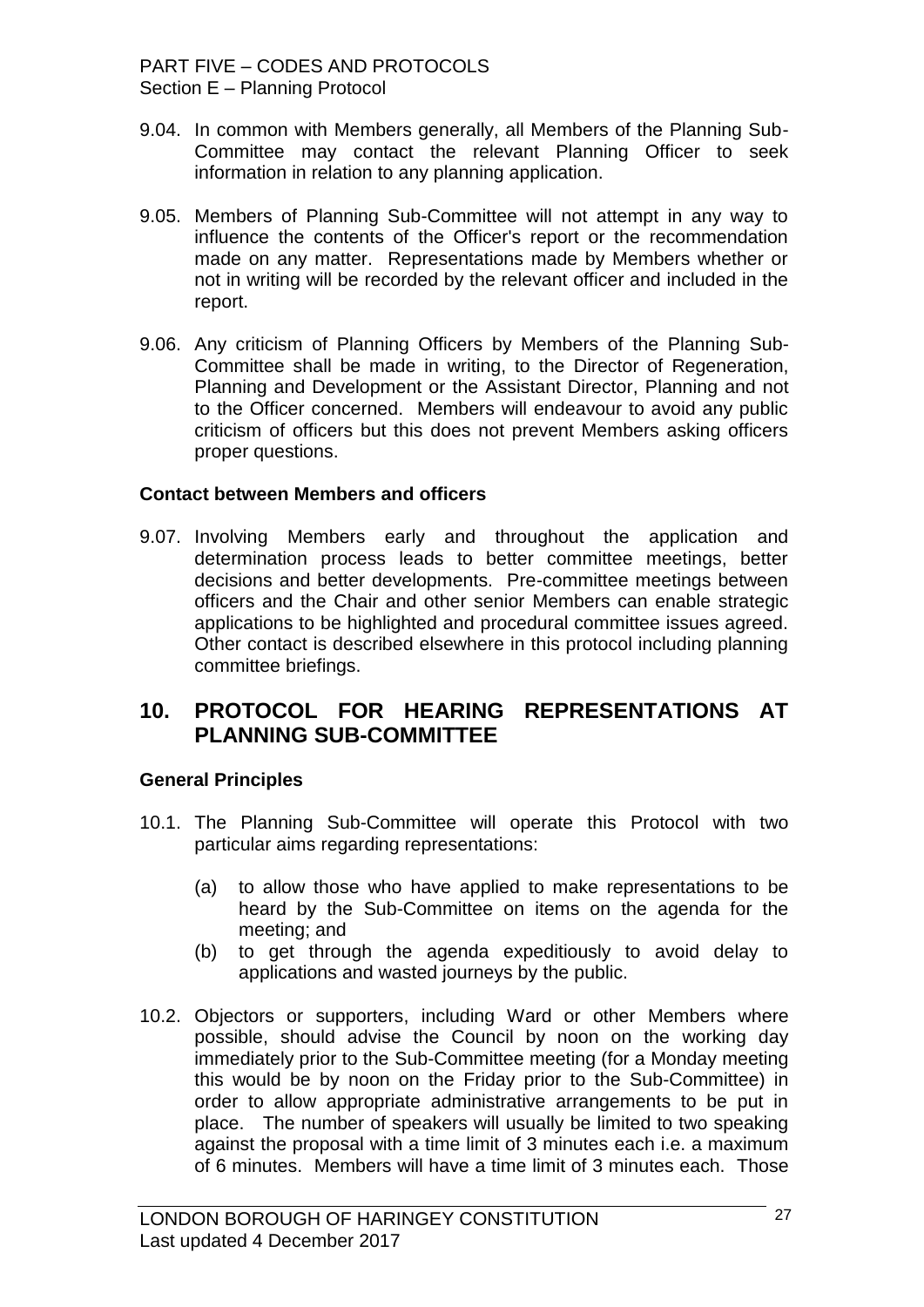supporting a proposal will be given the same time as those speaking against (including time taken by any Members objecting less any time by Members supporting).

- 10.3. Speaking should take place immediately before the Sub-Committee debates a particular application (see running order for the subcommittee) and after the planning officer has set the scene and updated the meeting on any late matters not dealt with in the published report.
- 10.4. The circulation of materials will not normally be accepted during the meeting. If new or further material is to be allowed following the publication of the Sub-Committee papers it should be received in advance of the meeting so that it can be circulated to Members of the Sub-Committee.
- 10.5. Speakers should not be allowed to engage in discussion with Members of the Sub-Committee during public speaking or the Sub-Committee deliberations, to avoid any risk of accusation of bias or personal interest.

#### **The procedure for addressing the Sub-Committee**

- 10.6. Although the Committee Procedure rules allow for Members not on the Planning Sub-Committee, or officers outside the Planning Service who wish to address the Sub-Committee, to give written notice of their attendance to the Chair of the Sub-Committee rather than inform the committee clerk by 12 noon on the working day prior to committee Members and Council Officers are asked to inform the committee clerk by 12 noon on the working day prior to committee where possible.
- 10.7. The Chair will allow those persons outside the Council completing the form to address the Sub-Committee except where there are several people applying to speak, in which case there will be a limit as shown below. The right to speak shall be on a first come first served basis.
- 10.8. For any issue which is within the Sub-Committee's terms of reference, but for which there is not a report on the agenda, members of the public may use the Deputations Procedure in accordance with the Committee Procedure Rules to make their representations to the Sub-Committee.
- 10.9. With respect to Petitions, for this Sub-Committee the requirement in the Council Procedure Rules for 5 days' notice will not apply so that members of the public may submit petitions (without addressing the meeting) on any issue which is within the Sub-Committee's terms of reference at any meeting without giving due notice.

#### **Running order for planning applications**

10.10. Declarations of interest will be taken at the start of the meeting (Members will be invited to c*learly state their interest in an item and*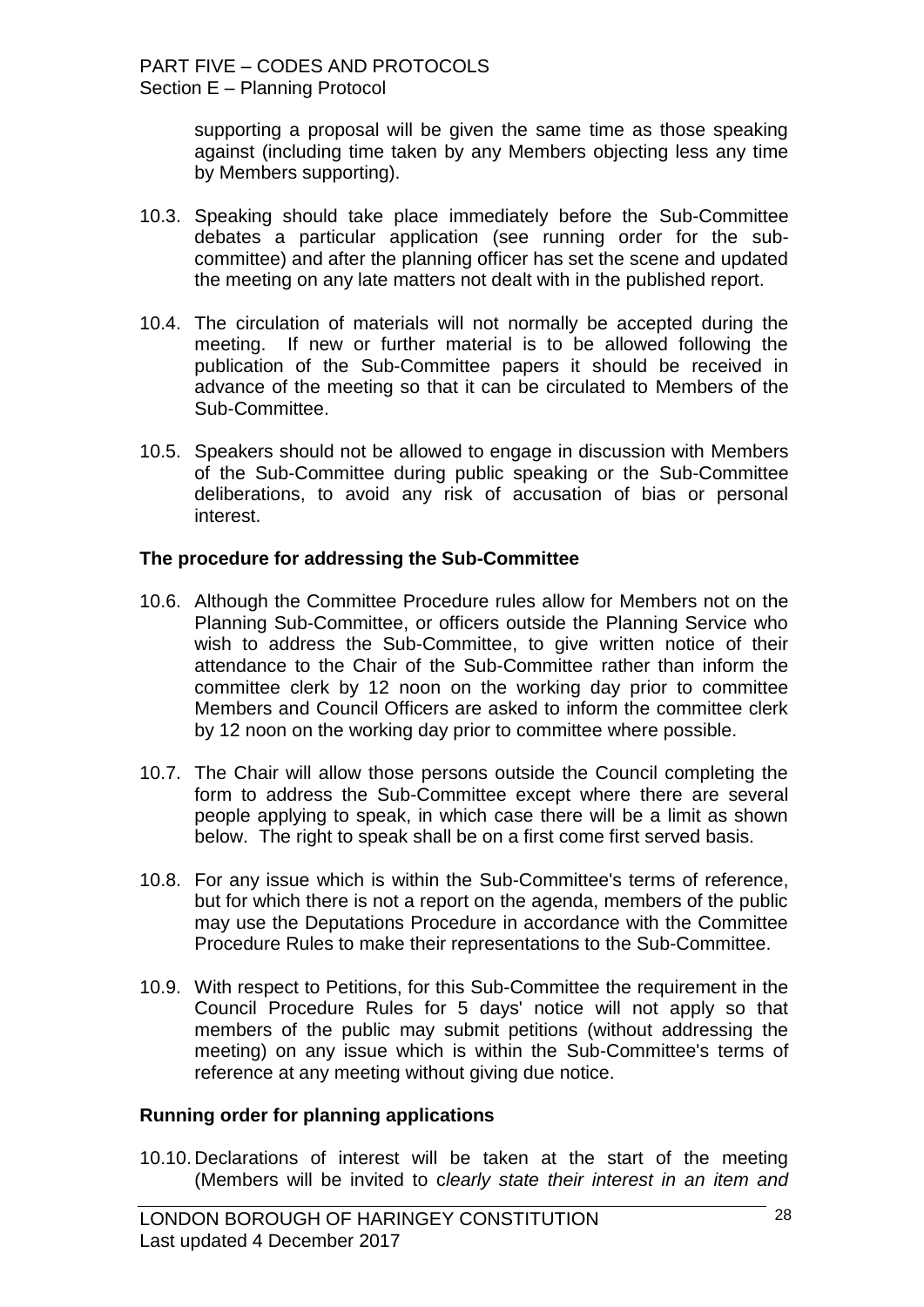*whether they believe it to be personal, prejudicial (including bias and predetermination) or pecuniary. To include whether they will leave, stay, refrain from debate and whether they will vote).* 

| (a)                                                                                                                                                                                                             | Announce application and give description.                                                                                                                                                                                                                                                                                                                                                                                                                                                                                                                                                                                                                                                                                                         |
|-----------------------------------------------------------------------------------------------------------------------------------------------------------------------------------------------------------------|----------------------------------------------------------------------------------------------------------------------------------------------------------------------------------------------------------------------------------------------------------------------------------------------------------------------------------------------------------------------------------------------------------------------------------------------------------------------------------------------------------------------------------------------------------------------------------------------------------------------------------------------------------------------------------------------------------------------------------------------------|
| (b)                                                                                                                                                                                                             | Name the public speakers.                                                                                                                                                                                                                                                                                                                                                                                                                                                                                                                                                                                                                                                                                                                          |
| (c)                                                                                                                                                                                                             | Advise the meeting of the declarations of interest that have been made in<br>relation to the item                                                                                                                                                                                                                                                                                                                                                                                                                                                                                                                                                                                                                                                  |
| (d)                                                                                                                                                                                                             | Local Member declaration to represent their constituents or vote (Where a<br>local Member sits on the Sub-Committee they should state whether they<br>intend to vote on the application or instead to represent their constituents.<br>If representing their constituents they should move to the area reserved for<br>speakers and remain there as applicable e.g. until the end of their<br>contribution subject to then leaving the room).                                                                                                                                                                                                                                                                                                      |
| (e)                                                                                                                                                                                                             | Planning officer presents case including update of any late representations<br>or new issues, with possible supplementary presentation from other<br>officers.                                                                                                                                                                                                                                                                                                                                                                                                                                                                                                                                                                                     |
| (f)                                                                                                                                                                                                             | Speaking arrangements Objectors - up to 2 speakers with a total time of 3<br>minutes each.                                                                                                                                                                                                                                                                                                                                                                                                                                                                                                                                                                                                                                                         |
| (g)                                                                                                                                                                                                             | Any interested Councillors who have informed the committee clerk or the<br>Chair in advance of the meeting may address the Sub-Committee for up to<br>3 minutes each.                                                                                                                                                                                                                                                                                                                                                                                                                                                                                                                                                                              |
| (h)                                                                                                                                                                                                             | The Applicant and any supporters of the proposal will have the right to<br>speak if there are any speakers against the proposal and then will be<br>allowed to speak for an equivalent length of time as given to those<br>objecting to the application i.e. maximum of 6 minutes (subject to any<br>Members' speaking time) the total time to be divided between them. For<br>each speaker clarification questions from Members should be made<br>through the Chair and should be points of fact relating to material planning<br>considerations only. Questions regarding policy or guidance or law and its<br>interpretation should only be dealt with by Council officers. It is expected<br>that most speakers will require no clarification. |
| (i)                                                                                                                                                                                                             | Debate – Members through Chair with support from officers / legal<br>providing clarification. Sub-Committee Members debate the case and<br>consider the recommendation including conditions.                                                                                                                                                                                                                                                                                                                                                                                                                                                                                                                                                       |
| (j)                                                                                                                                                                                                             | Summing up - Chair brings discussion to conclusion and seeks a decision<br>on the recommendation/alternative recommendation proposed.                                                                                                                                                                                                                                                                                                                                                                                                                                                                                                                                                                                                              |
| (k)                                                                                                                                                                                                             | Vote and explicitly record decision s), taking vote(s) as necessary.<br>Following the vote, there will be no further discussion of the item.                                                                                                                                                                                                                                                                                                                                                                                                                                                                                                                                                                                                       |
| (For certain cases the procedure may be varied to allow for adjournments for<br>confidential legal advice.)                                                                                                     |                                                                                                                                                                                                                                                                                                                                                                                                                                                                                                                                                                                                                                                                                                                                                    |
| The Sub-Committee will be aware that some parties listed as "objectors" can be<br>overall in support of a development but be looking, for example, for some<br>amendment or condition to protect their amenity. |                                                                                                                                                                                                                                                                                                                                                                                                                                                                                                                                                                                                                                                                                                                                                    |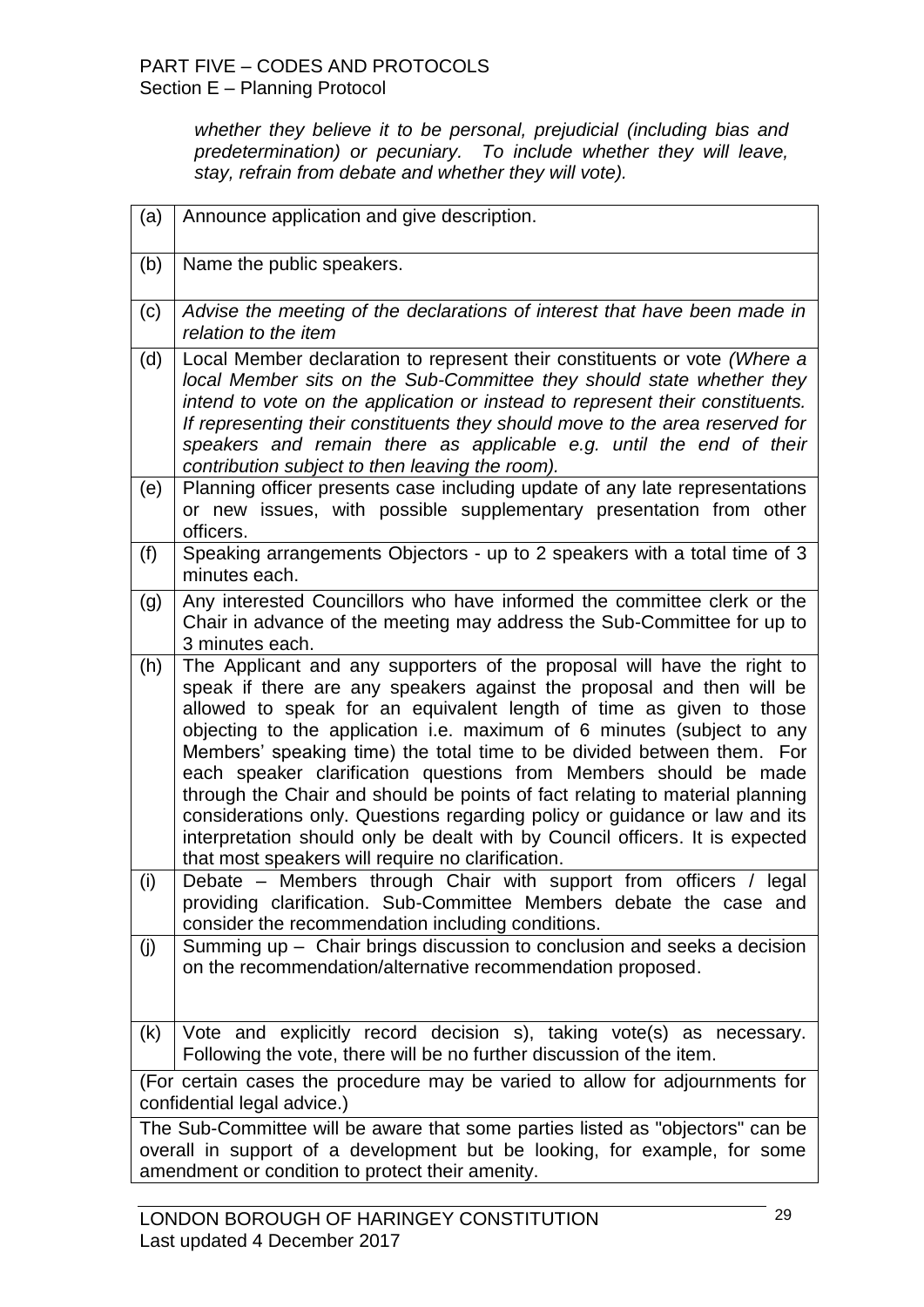#### **For applications which are considered but deferred**

10.11 Normally, the Sub-Committee will hear representations on both / all sides before they make a decision to defer for any reason. When the application is re-submitted to the Sub-Committee, further representations will normally only be allowed if some fresh matter has arisen since the first Sub-Committee meeting. If this further submission is exceptionally allowed, the number of people speaking will be limited to one objector for a further 3 minutes. The applicant/supporter will have a right to reply of 3 minutes.

#### **For larger or more contentious applications**

- 10.12. (a) In relation to larger and/or more controversial applications (as agreed by the Sub-Committee), the Chair may allow double the number of speakers, with double the total length of time to be divided between them).
	- (b) For example: in relation to para. 10.2 above this would be four speakers with a total of 12 minutes divided between them.
	- (c) The applicant and any supporters will normally have a right to reply of the same length of time as taken by the objectors.
- 10.13. The Sub-Committee will aim to deal with all applications, except those of exceptional significance, within one hour, and the Chair will take active steps to keep to these time-scales in the interests of all participants. Members will also act to deal fairly and expeditiously and will therefore commit not to repeat questions. It is expected that there will be a maximum of 30 minutes of questions and comments for any one application.

#### **Equal Opportunities**

10.14. The adoption and publication of a Protocol giving clear information about planning procedures and getting involved in decisions would improve access to the system by all communities in the Borough, as well as potential investors. Arrangements will be put in place to make the policy principles within this protocol available in pamphlets in different languages and in larger print.

# **11. CODE OF CONDUCT FOR MEMBER SITE VISITS**

#### **Background**

11.01.At the Sub-Committee meeting site maps, scheme drawings and sometimes photographs are on display and available. Officers' reports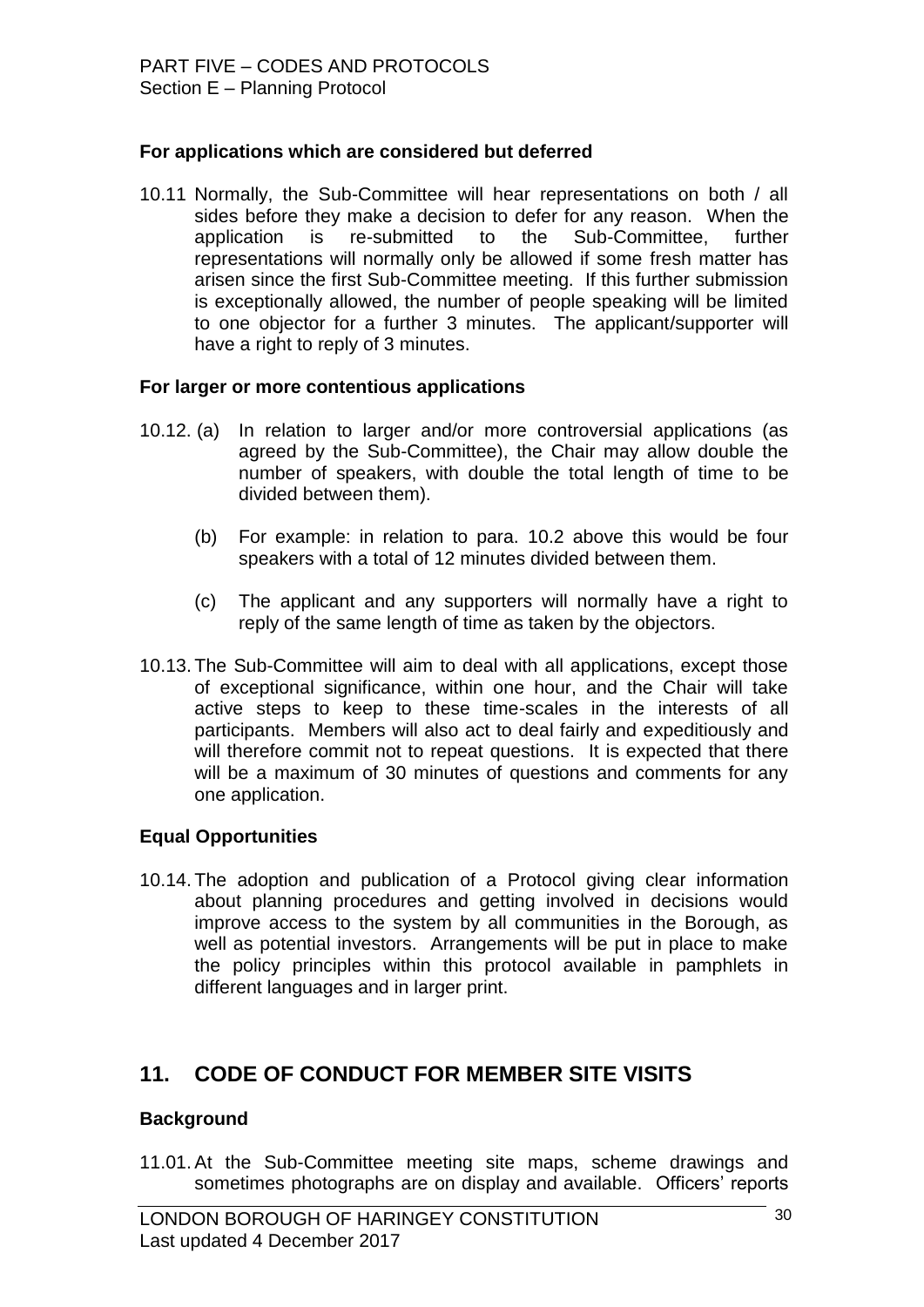describe relevant site characteristics, following their own site visits. Officer visits are not routinely made to the homes / premises of objectors, as adequate technical assessments can usually be made from maps, drawings and by visiting the application site.

- 11.02. This site knowledge and information will usually be sufficient for the Sub-Committee to reach a decision on applications and accompanied Committee site visits will not automatically be required for all items. .
- 11.03. The Assistant Director, Planning/Head of Development Management, in consultation with the Chair of the Sub-Committee, will decide which cases require a site visit according to the criteria set out below: Examples where a site visit would not normally be appropriate include where:
	- 1. purely policy matters or issues of principle are at issue;
	- 2. the report, together with drawings, photographs and other material is sufficient to provide the context; or
	- 3. where Councillors have already visited the site within the last 12 months.
- 11.04.Site visits where required will be normally be scheduled during daylight hours for the week before the Sub-Committee meeting at which the application is to be discussed.

#### **The purpose of site visits**

- 11.05. The purpose of such site visits is for the Members of the Sub-Committee to see the site in order to reach an informed decision. It is not intended to provide a separate opportunity for objectors, supporters, applicants or others to lobby the Members, to argue their case or discuss the merits of the application.
- 11.06. It is essential that fairness and probity are safeguarded in all the proceedings of the Planning Sub-Committee. This means preventing even the appearance of undue or unfair influence, or biased behaviour.
- 11.07. In accordance with the Protocol, Members must avoid being involved in lobbying for or against an application, or reaching a firm view on an application before final determination at Sub-Committee. The proper place for discussion and presentation of views is therefore at the Sub-Committee meeting itself.
- 11.08. On site, without some safeguards, there is a serious risk of breaching the principles of fair hearings. Individual Members can hear different arguments from different people, and all sides are not heard equally.
- 11.09. To ensure fairness and probity, therefore the Sub-Committee will observe the following Protocol for site visits. The on-site procedures are based on those followed by the national Planning Inspectorate.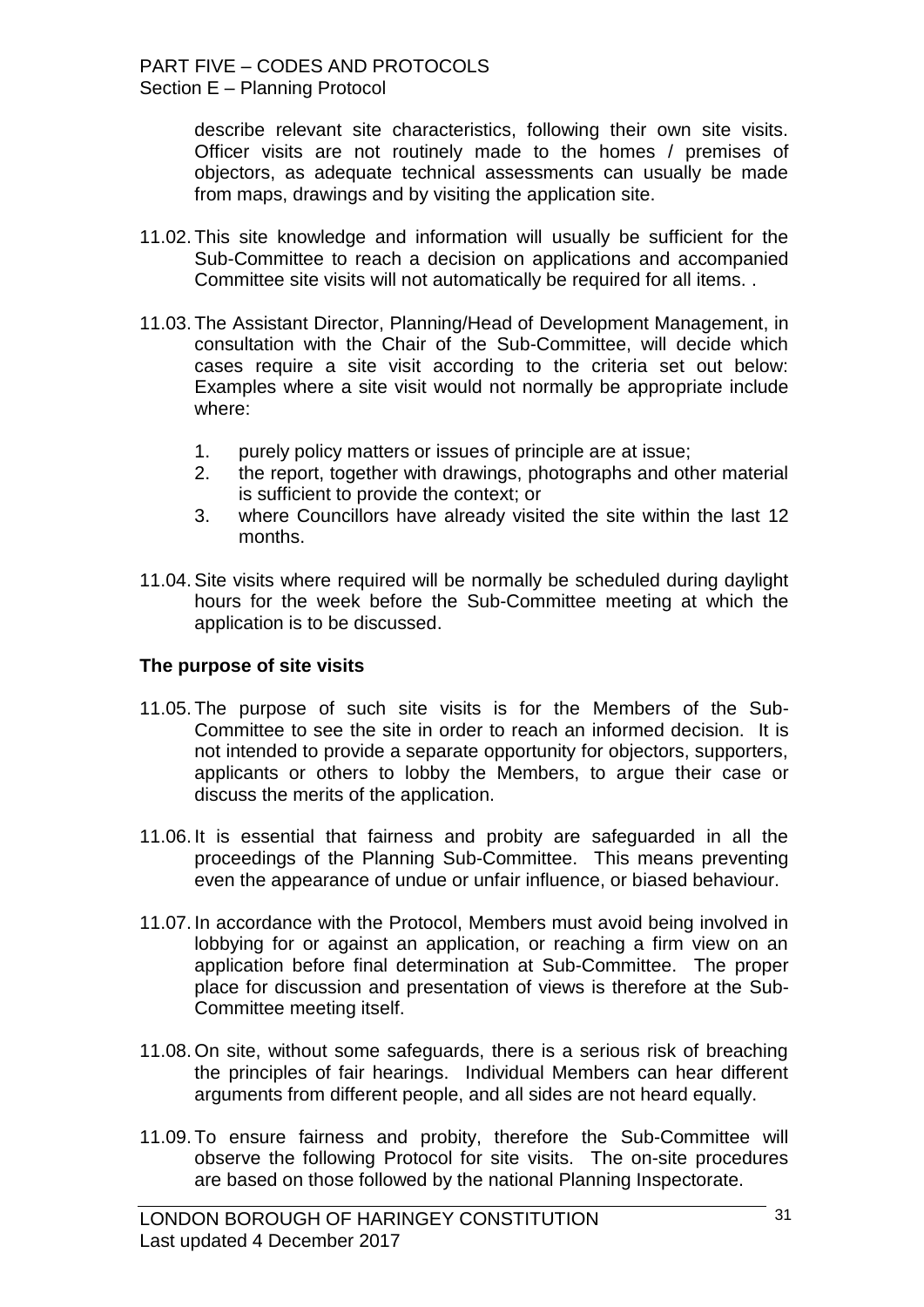## **Site Visit Protocol**

- 11.10.Access to the site will be arranged with the site owners or their agent. In some cases arrangements will also have to be made with adjoining properties which have to be entered.
- 11.11.Procedure on Site: The planning officer(s) will show the Members round the site(s) / area, showing relevant scheme drawings, and pointing out significant features. Some practical assistance from the owner / agent may be necessary. Members may ask officers or others factual questions, but will not otherwise discuss the application. An attendance list of the site visit should be recorded.
- 11.12. In a few cases the Assistant Director, Planning/Head of Development Management, in consultation with the Chair of the Sub-Committee, may decide to invite particular local residents or objectors / supporters to attend a site visit for the purpose of ensuring access, pointing out specific matters or answering factual questions. Normally, neither objectors nor supporters will be invited to site visits.
- 11.13. If a site visit becomes the occasion for lobbying by numbers of people or for demonstrations, the visit may have to be adjourned and rearranged as a more private visit.
- 11.14.As a result of the visit, the Members of the Sub-Committee may ask the officers to address some specific issue in the presentation to the Sub-Committee.
- 11.15.Any Member of the Sub-Committee who is unable to attend the official site visit should endeavour to visit the site him / herself before the meeting and will avoid any discussion of the merits of the application while at the site.
- 11.16. Members of the Sub-Committee have to come to an independent view on an application, taking into account all relevant facts and views. If a Member of the Sub-Committee is unable to attend the site visit, this does not disqualify him / her from taking part in the final decision. The Member will, however, listen very carefully to the views of those Members who benefited from the visit. In some cases the Member may decide it would be better not to take part in the decision.

#### **Site visits by individual Members of the Planning Sub Committee**

11.17. Many Members will already be familiar with sites which are subject to applications but not in all cases. It is normal and proper for Members in these circumstances to visit a site themselves before the committee meeting. Where individual Members of the committee wish to undertake their own site inspection, prior to the committee meeting, these should be conducted unannounced and from a public vantage